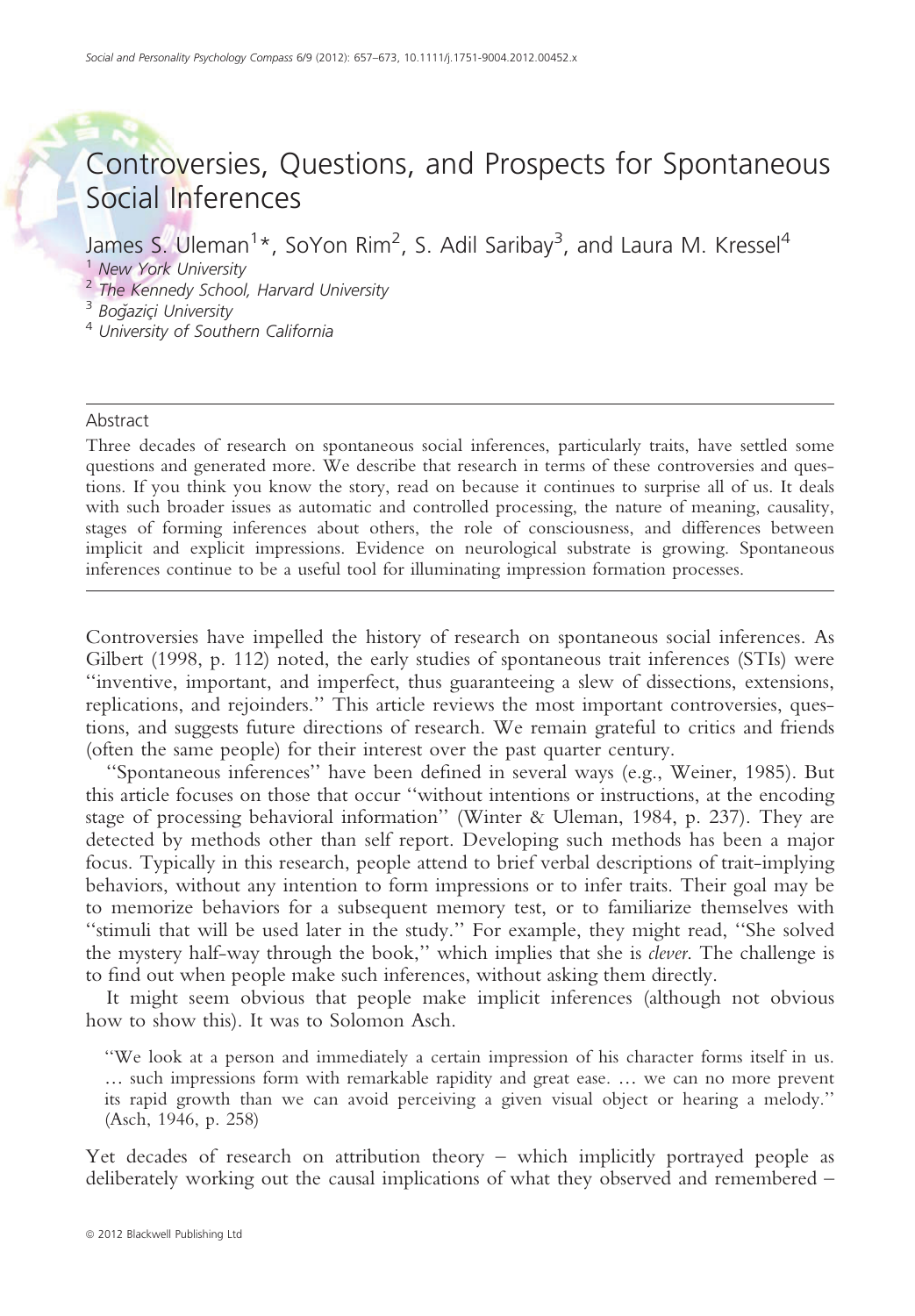shifted the focus to explicit reasoning and self-reports of the results. Lacking methods to study unintended thought (Uleman & Bargh, 1989), we primarily looked under the lamp post where the light was bright, rather than off in the shadows where we lacked good methods.

Recent decades produced new methods that shine some light into these shadows. We can begin to see the shapes of the processes that underlie spontaneous impression formation. There is no single narrative describing these developments because they come from many labs and points of view, and because new questions continue to arise. But there is a chronology of cumulative knowledge touching on the issues noted in the abstract. This is how it happened (so far).

## How can you Demonstrate Spontaneous (Unintended and Unconscious) Social Inferences?

Research on spontaneous social inferences began in the heyday of attribution research, in the early 1980s. Throughout the 1970s, participants reported causal attributions for virtually everything, on paper-and-pencil scales. Researchers assumed that causal attributions were ubiquitous and occurred even when no one asked for them. Eventually, some began to question the assumption of incessant causal attribution. When do people make causal attributions? One might ask participants to think aloud while they perform tasks that may involve attributions. This method yielded rich results in problem solving, concept formation, and other cognitive domains (Ericsson & Simon, 1993). Wong and Weiner (1981), seeking a less reactive procedure, asked for the questions that participants would have asked themselves following particular outcomes. Attributional questions occurred most often after negative and unexpected outcomes. Hastie (1984) found that unexpected events elicited more causal reasoning, and Weiner's review (1985) supported this finding.

However, evidence was accumulating that most causal reasoning takes place outside of awareness (Nisbett & Wilson, 1977; cf. Smith & Miller, 1978) and hardly qualifies as ''reasoning'' (Taylor & Fiske, 1978). So other methods were sought to tap unconscious thought. Smith and Miller (1983) had participants read trait-implying sentences and measured response times to various questions. Participants were quick to answer questions about the actors' gender, the intentionality of his behavior, and whether the implied trait described the actor ( $RTs \le 2.5$  s). Contrary to popular theories at the time (e.g., Orvis, Cunningham, & Kelley, 1976), people were slower to decide whether the actor's behavior was caused by something about the person or the situation ( $RTs > 3.4$  s). Apparently trait (and gender and intention) inferences occur at encoding, during comprehension, whereas other inferences require more time.

## Cued recall

Are inferences measured by response latencies to questions about actors and their behavior really ''spontaneous''? Laraine Winter (Winter & Uleman, 1984) employed the principle of encoding specificity in her MA thesis to test the spontaneity of trait inferences. This principle states that ''specific encoding operations performed on what is perceived determine what is stored, and what is stored determines what retrieval cues are effective in providing access to what is stored'' (Tulving & Thomson, 1973, p. 369). So if people infer traits upon reading such sentences, traits should be effective retrieval cues for recalling the sentences. Preparing for ''a memory test,'' participants read a series of 12 to 18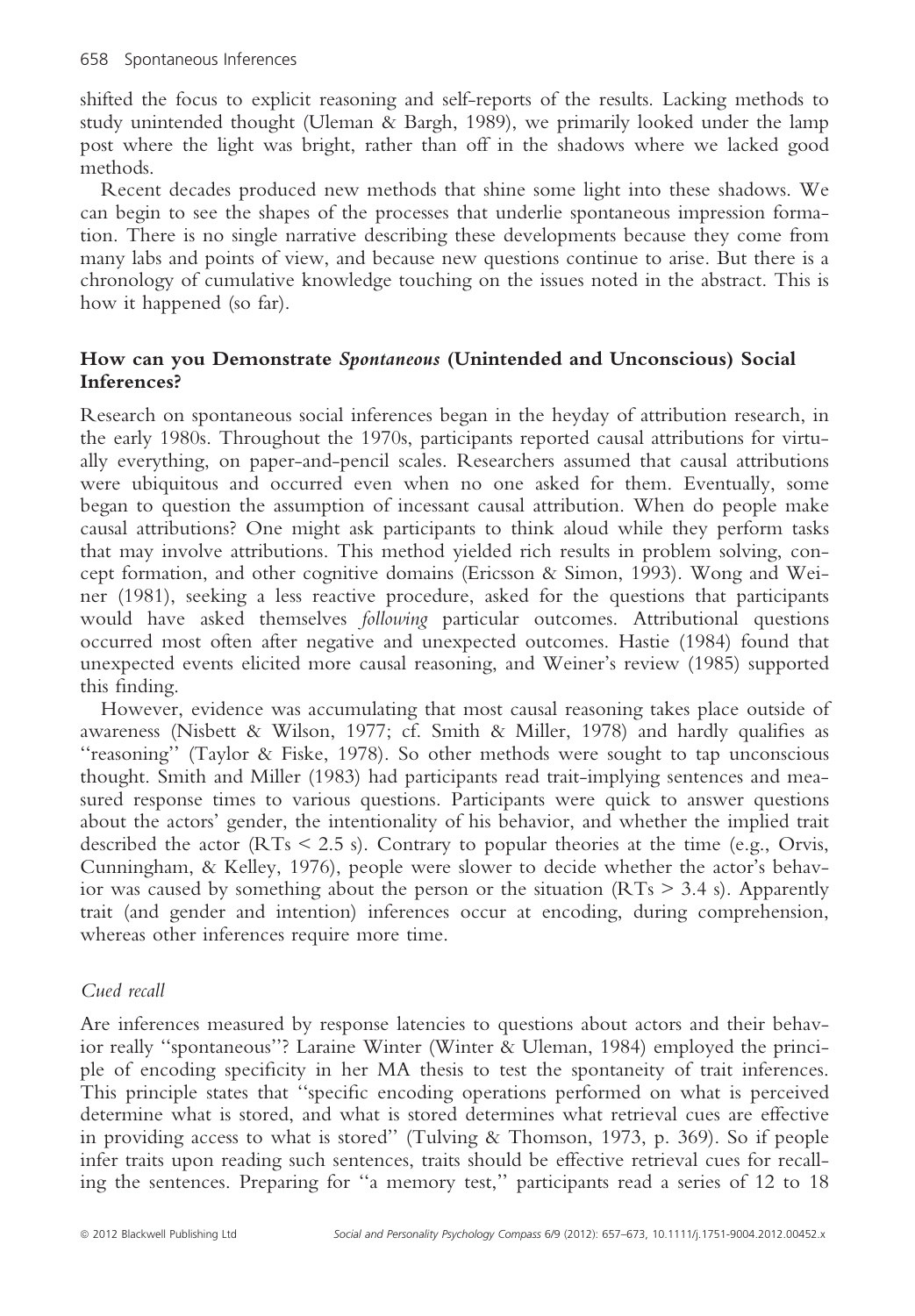sentences like those used by Smith and Miller (1983). Then their memories for the sentences were cued with either the implied traits, strong semantic associates to the actors or the predicates, or no cue. As predicted, and in spite of the absence of pre-existing semantic associates between traits and sentence parts, trait cues were just as effective as semantic cues in aiding recall, and were more effective than no cue. Apparently the associations between sentences and implied traits were newly established at encoding. Participants were unaware of making trait inferences. So when attending to trait-implying behaviors, people do make trait inferences without intentions to do so or awareness.

This and similar studies were challenged in several ways. Empirically, D'Agostino and Beegle (1996) showed that the superiority of trait cues over no cues is an artifact of a within-Ss design. That is, in the original cued-recall studies, cue type was a within-Ss factor and each participant got one cue type (dispositional, semantic, or no cue) per sentence. But retrieval of some material from a list inhibits free (non-cued) recall of the rest of the list (Nickerson, 1984). This well-known counter-intuitive part-list cuing effect could account for the superiority of trait-cued over non-cued recall, within-Ss. And indeed, when D'Agostino and Beegle (1996) repeated the earlier studies with a between-Ss design (so no participant got both cued and non-cued conditions), the superiority of trait cues disappeared! JSU was so upset about this finding that he repeated D'Agostino and Beegle's study. To his surprise, it replicated! Thus no conclusions could be drawn from differences between cued and non-cued recall within-Ss. Nevertheless, the equivalence of trait- and semantic-cued recall provides some (albeit null hypothesis) evidence for STI.

However, many challenged the claim that STI occurs at encoding. And a few invented better paradigms to test this.

#### Do STIs Occur at Encoding, Rather than Retrieval?

The claim that STI occurs at encoding depends on ruling out the possibility that retrieval cues prompt a retrieval strategy that does not depend on encoded traits. Perhaps ''a subject who is given the cue 'clumsy' may think of typical clumsy behaviors, such as 'bumps into people on the dance floor,' …. These behavioral features may then cue the recall of the stimulus behavior even if the behavior had not been encoded in trait terms at the time it was read'' (Wyer & Srull, 1989, p. 146). Wyer and Srull favored this alternative because Postulate 4.3 of their theory implied that ''behaviors will typically not be spontaneously encoded in terms of trait (attribute) concepts unless more detailed processing objectives require  $it'$  (p. 58, italics in original).

Others were skeptical too, and frequently raised this question at conferences. Carlston (a student of Wyer's) and Skowronski (a student of Carlston's), preferring the retrieval account, came up with a clever way to test this. Participants read trait-implying sentences paired with photos and then, after a distracter task, learned photo-trait pairs. They reasoned that if traits were really inferred about the actors (photos) at encoding, then the photo-trait pairs that reinstated the initial exposures would be learned faster than novel pairs, showing ''savings in relearning'' (Carlston & Skowronski, 1994). Without trait inferences at encoding, there could be no savings in relearning. To their surprise, they found savings.

Today, several other paradigms provide good evidence that STI occurs at encoding. These include lexical decision (Zárate, Uleman,  $\&$  Voils, 2001), probe recognition (Uleman, Hon, Roman, & Moskowitz, 1996), and false recognition (Todorov & Uleman, 2002) paradigms. None of these involve cued recall or are open to alternative retrieval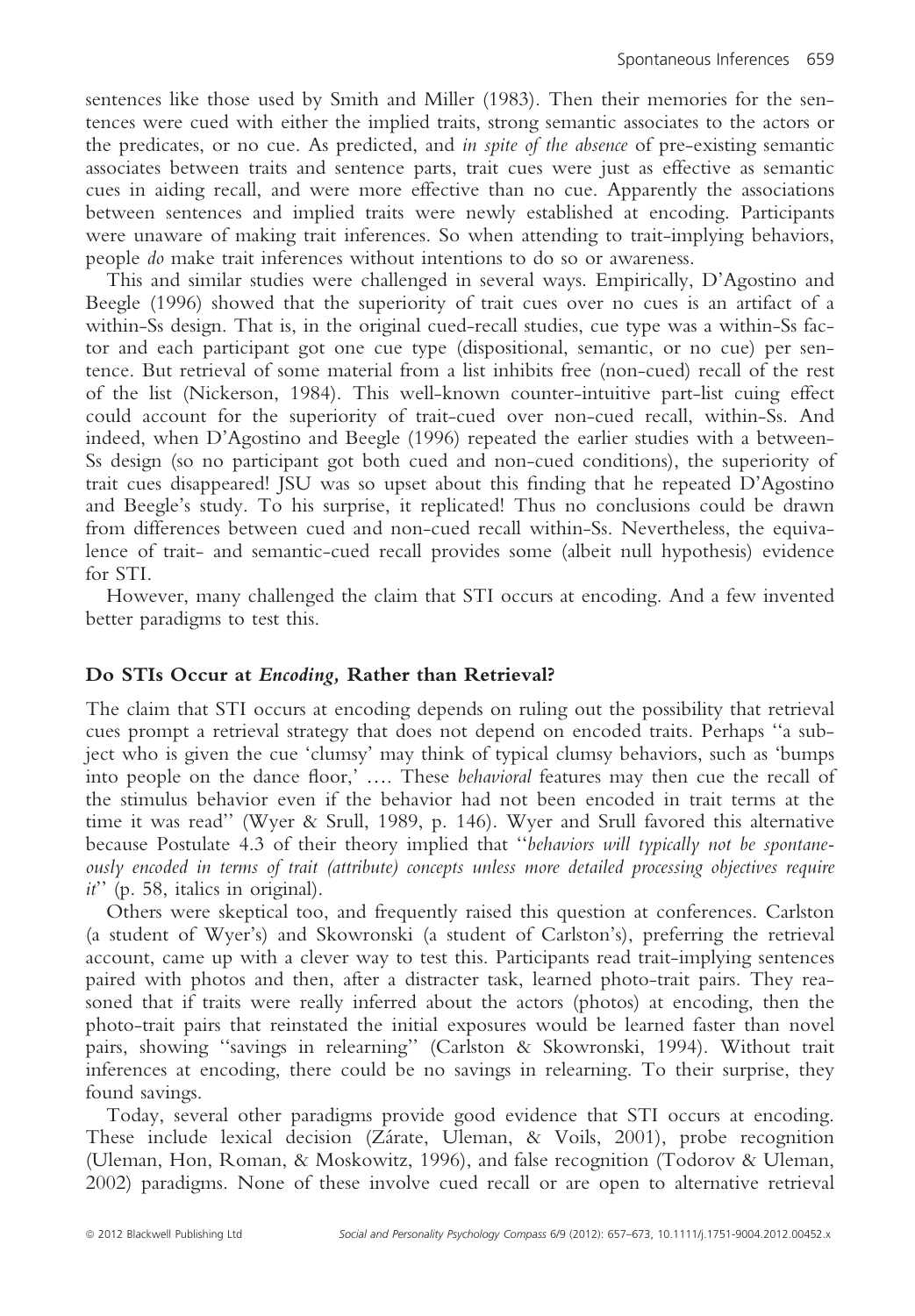explanations. And the last two paradigms have the advantage that forming STIs interferes with optimal task performance, suggesting that STI is hard to inhibit.

#### Are STIs ''Automatic''?

The evidence that STIs occur without intentions or awareness (Winter & Uleman, 1984) suggested that they might be automatic. The next study pursued this question by looking at their independence from concurrent cognitive load, as well as a more sensitive measure of awareness. Winter, Uleman, and Cunniff (1985) presented trait-implying sentences as alleged distracters from a digit memory task. They found no intention to make inferences, no effects of cognitive load, but some awareness (among women) when questioned immediately after the last sentence. Lupfer, Clark, and Hutcherson (1990) found no effects of load, but Uleman, Newman, and Winter (1992) did. And Wells, Skowronski, Crawford, Scherer, and Carlston (2011) found clear evidence that load interferes, and is related to individual differences in working memory. Thus in terms of Bargh's (1994) four criteria for automaticity – awareness, intention, efficiency, and control – with cued recall there is some evidence of awareness of making trait inferences if it is assessed immediately (but not after even brief delays); STIs are unintentional; and there is good evidence that concurrent cognitive loads at encoding can interfere with STI formation.

Uleman and Moskowitz (1994) showed that STI formation is moderated by perceivers' processing goals (e.g., analyzing sentence features rather than reading the sentences as meaningful statements). On the other hand, both probe recognition reaction time (Uleman, Newman, & Moskowitz, 1996) and false recognition (Todorov & Uleman, 2002) paradigms show STI as uncontrolled, in that forming STIs interferes with primary task performance. Thus it may not be surprising that, even though Winter et al. concluded that STI is ''largely, but not entirely, automatic'' (1985, p. 904), two of JSU's former colleagues concluded that ''causal or dispositional attributions are not made in an automatic, uncontrollable fashion. If they were, the particular instructions given to subjects … should not have influenced whether or not a causal inference was encoded with the behavioral stimulus'' (Higgins & Bargh, 1987, p. 378). Note that there are several ways to define ''control'' (and ''automatic''), and this turns out to be critical.

So STI is automatic by some criteria, but not by others. Of course, automatic/controlled is neither simple nor a dichotomy. Most criteria are continuous rather than dichotomous, and do not always covary; results depend on the task; and the STI process is more complex than the relatively simple ones for which automatic/ $\dot{\text{control}}$  concepts were developed (Shiffrin & Schneider, 1977). In fact, Lieberman (2007, pp. 276–277) summarizes findings from social cognitive neuroscience suggesting that automatic and controlled processes have different neural substrates, so both (or neither) can be at work at any given time.

#### PDP

Fortunately there is another model of automatic/ controlled processes that avoids these multiple criteria and defines control in a straightforward way, and as something more than the mere absence of automaticity: Jacoby's (1991) process dissociation procedure (PDP). This model asserts that ''there are no process-pure tasks,'' i.e., no tasks are entirely automatic or entirely controlled. All social tasks involve both automatic and controlled processes, and the question is always, how much of each and under what conditions. Control is assessed by having participants perform the task under two conditions: one in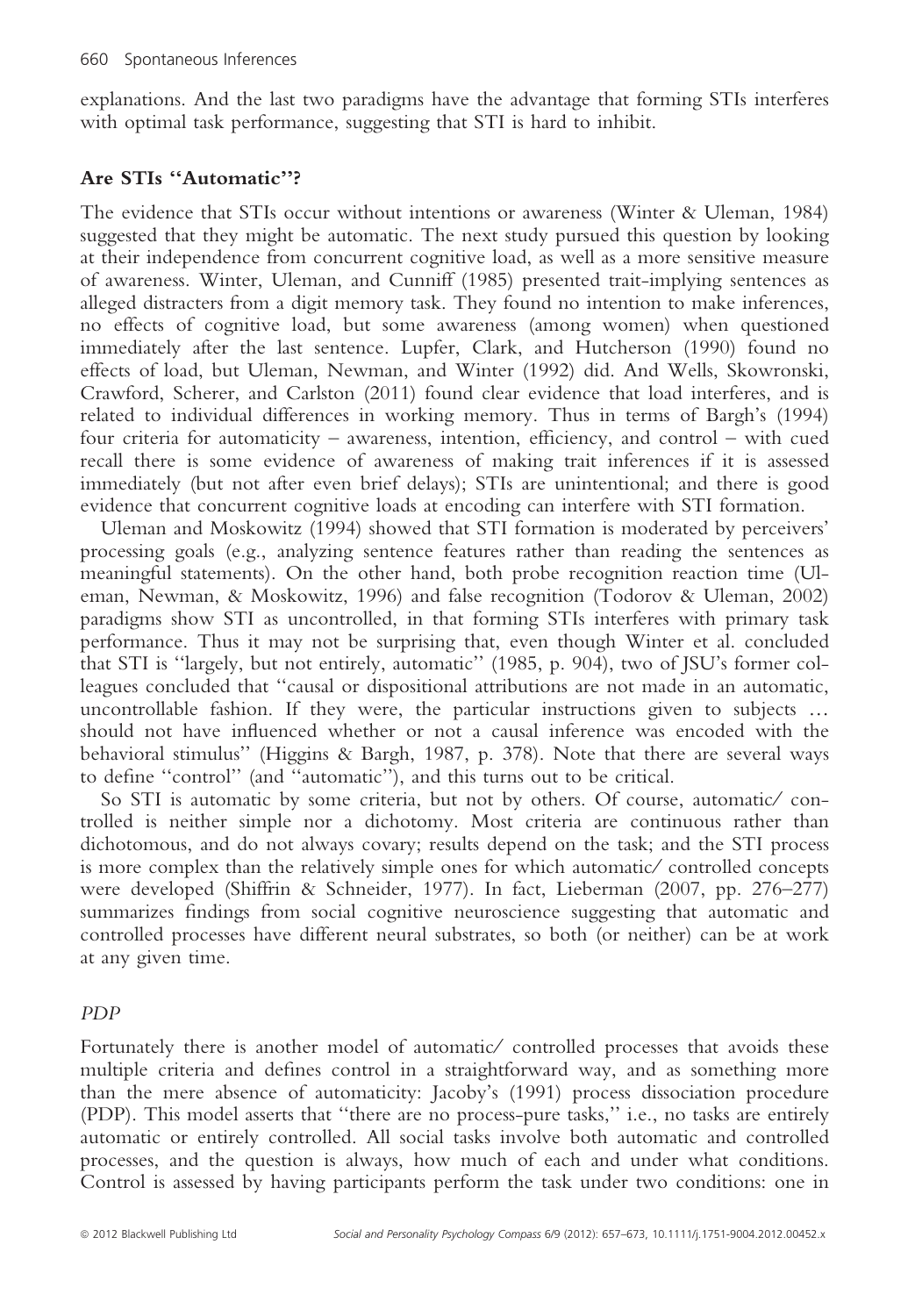which both automatic and controlled processes work in concert to produce the outcome, and the other in which they are at cross-purposes. In the latter, participants intentionally ''control'' or exclude the influence of some prior information. Participants have control to the extent that performance differs under these two conditions.

The PDP model was first applied to STI by Uleman and Blader (Uleman, Blader, & Todorov, 2005). They were interested in the effects of STI on subsequent trait ratings of targets, shown in photos paired with trait-implying behaviors. These ratings depend on both automatic and controlled processes, and after a two-day delay, controlled processes drop out but automatic (implicit) impressions continue to have effects. Recently McCarthy and Skowronski (2011a, Exp. 2) replicated this, using Todorov and Uleman's (2002) false recognition paradigm. They also clarified the Uleman and Moskowitz (1994) results by showing that processing goals at encoding affect automatic but not controlled processing  $(Exp. 1)$  – a conclusion that directly contradicts earlier definitions of automatic processes (e.g., Higgins & Bargh, 1987). And they showed that greater subjective confidence in responses is related to more controlled (but not automatic) processes. So STI and their subsequent effects result from both automatic and controlled processes, and each of these is affected (as one might expect) by goals at encoding and the time delay since encoding.

#### What are STIs About?

Are STIs about actors or merely about the behaviors? In cued-recall studies, recall of sentences was broken down by actor and predicate. Both trait and behavioral gist (verb) cues were more effective at retrieving predicates than actors. So even though trait cues were most effective at retrieving the whole sentence (Winter & Uleman, 1984; Winter et al., 1985), some wondered whether the implied traits are about actors or merely about actions (Higgins & Bargh, 1987, pp. 377–378). In ordinary discourse, what a term is ''about'' can usually be determined by how it is used. As Wittgenstein said, ''the meaning of a word is its use in the language'' (Brenner, 1999). But spontaneous inferences are never explicitly used, so how can we know what they are about? There have been two specific versions of this question so far.

#### Linked to what?

The first version looks at what they are linked to in memory. Although cued-recall evidence for links to actors was mixed, two subsequent paradigms provide strong evidence that they are linked to the actor. First, the savings-in-relearning paradigm (Carlston  $\&$ Skowronski, 1994) assesses the savings in learning pairs of actor photos and implied traits, relative to novel actor photos and traits. The savings is specific to particular actors. Second, in the false recognition paradigm (Todorov & Uleman, 2002), participants observe a series of photos paired with behaviors (some implying and some explicitly containing traits) under memory instructions. Subsequently they see photo-trait pairs, and judge whether or not each trait was present in the sentence they previously read about the person in the photo. This paradigm looks at false recognition of implied traits paired with actor photos, relative to implied traits paired with different but familiar actor photos. So false recognition errors are specific to the pairing of specific actors and implied traits, relative to mismatched but familiar actors and traits. This controls for familiarity as a source of errors, and shows that STIs are linked to actors, not merely behaviors.

Memory links to actors mean that these traits can be used to describe actors even when participants cannot recall the behaviors on which STIs are based (Carlston & Skowronski,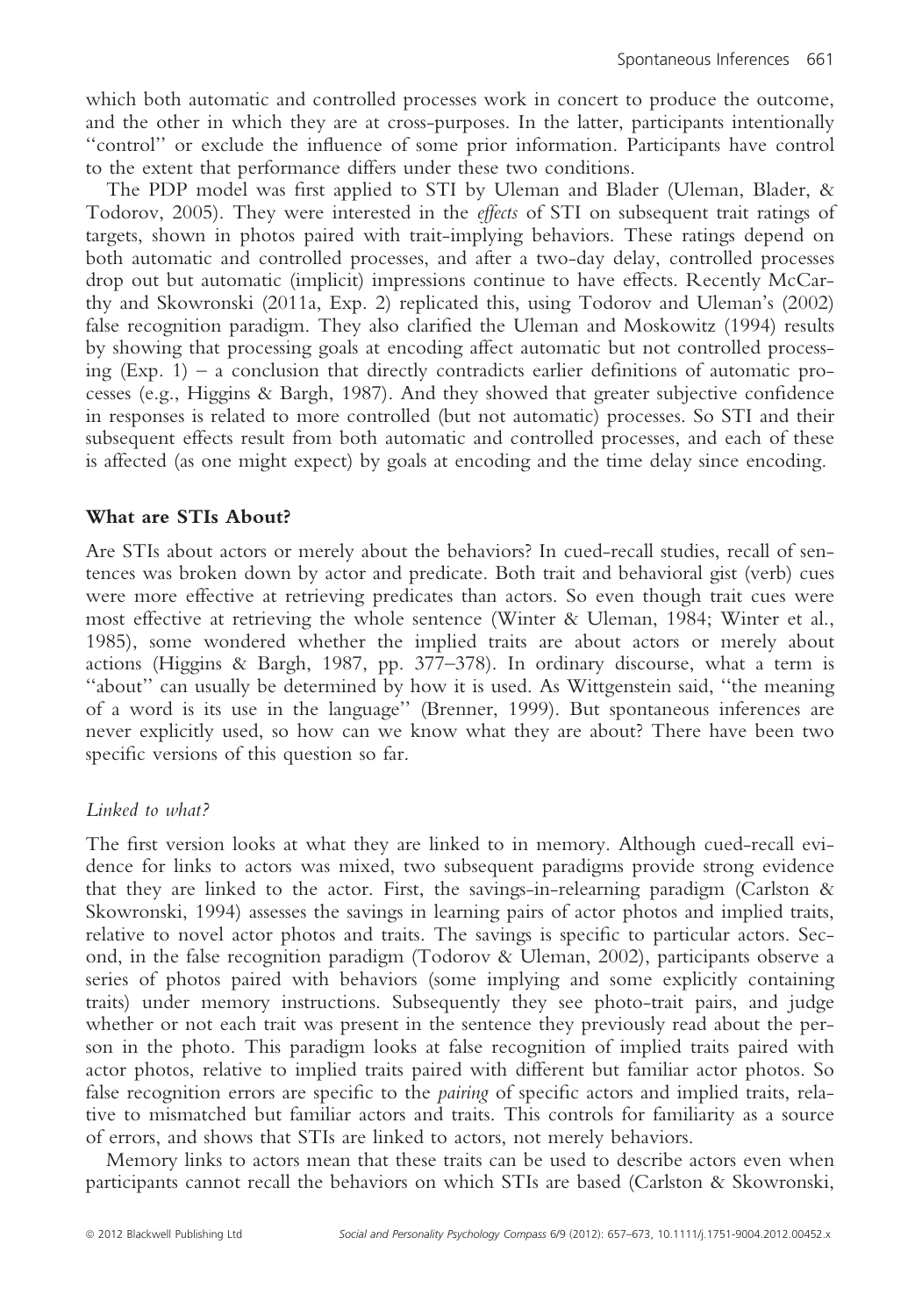2005; Carlston, Skowronski, & Sparks, 1995). Memory links are not restricted to actors. Skowronski, Carlston, Mae, and Crawford (1998) discovered that the trait implications of behaviors can become associated with someone who communicates an actor's behavior. This spontaneous trait transference (STT) seems to be merely associative rather than attributional (Carlston & Skowronski, 2005), and differs from STI in several interesting ways (Crawford, Skowronski, Stiff, & Scherer, 2007; see also Uleman, Saribay, & Gonzalez, 2008). But STT does not occur if a representation (photo) of the actor is also present at encoding (Crawford, Skowronski, & Stiff, 2007; Crawford, Skowronski, Stiff, & Leonards, 2008; Goren & Todorov, 2009; Todorov & Uleman, 2004).

## Causality

The second version of this question about STIs' meaning concerns whether they function as causes of actors' behaviors or merely as descriptions of actors. When ''The plumber slipped \$50 into his wife's purse'' activates generous, does generous name a trait within the plumber that caused him to act generously, or merely describe him as generous? Early researchers and their critics (Higgins & Bargh, 1987; Winter & Uleman, 1984; Winter et al., 1985) assumed that traits were causes, and that they were studying causal attributions. Hamilton (1988) raised the possibility that these concepts were not attributions at all, but merely categorizations or descriptions. Based largely on Gilbert's (Gilbert, Pelham, & Krull, 1988) model of how initially effortless trait inferences are then corrected effortfully for situational information, he argued that STIs only constitute the first stage, and that true causal attributions must include the multi-staged and ultimately effortful analyses of Gilbert's model. Gilbert (1998) seemed to endorse this view.

This view implies that the cognitive pathway that activates a concept affects its meaning. So for inferences to be causal rather than merely descriptive, they must take into account situational contexts (described by attribution theory) that moderate intentional causal inferences. An alternative view is that concepts' meanings are independent of how they arise. Perhaps two analogies will help. The independence view is analogous to the equivalence of getting \$50 by getting either  $$10 + $20 + $20$  or \$25 + \$25. Both yield \$50, and they are equivalent. The ''pathway'' view is analogous to receiving \$50 as a rebate from tuition already paid, versus receiving \$50 as a bonus out of the blue. Even though each is worth \$50, people do treat them differently, and spend more of the bonus than the rebate (Epley, Mak, & Idson, 2006). Would this analogy hold if people forgot or never knew how they acquired the \$50? Is the model of intentional inferences of Gilbert et al. (1988) appropriate for spontaneous inferences?

Recent research by Kressel and Uleman (2010) supports the independence view that activation through attributional processes is not necessary for traits to function as causes. Traits are causes even in isolation. Fenker, Waldmann, and Holyoak (2005) showed that causal relations between pairs of inanimate causes and effects (e.g., sunshine – freckles), when presented with a brief delay between words, are recognized faster when causes come first rather than second. They attribute this to the fact that causes are almost always seen before effects, in this "predictive" order. If traits are causes, then pairs of traits and behaviors (e.g., shy  $$ blush) might show the same relation recognition asymmetry. On the other hand, traits are never physically observed; and STI research suggests that people are very practiced at making diagnostic (versus predictive) inferences. Nonetheless, results show the same asymmetry for traits-behaviors as for inanimate causes-effects, favoring the predictive order.

Additional studies (Kressel, 2011) confirmed and elaborated this. One showed that the link in semantic memory between traits and actions is causal, not merely associative. Ever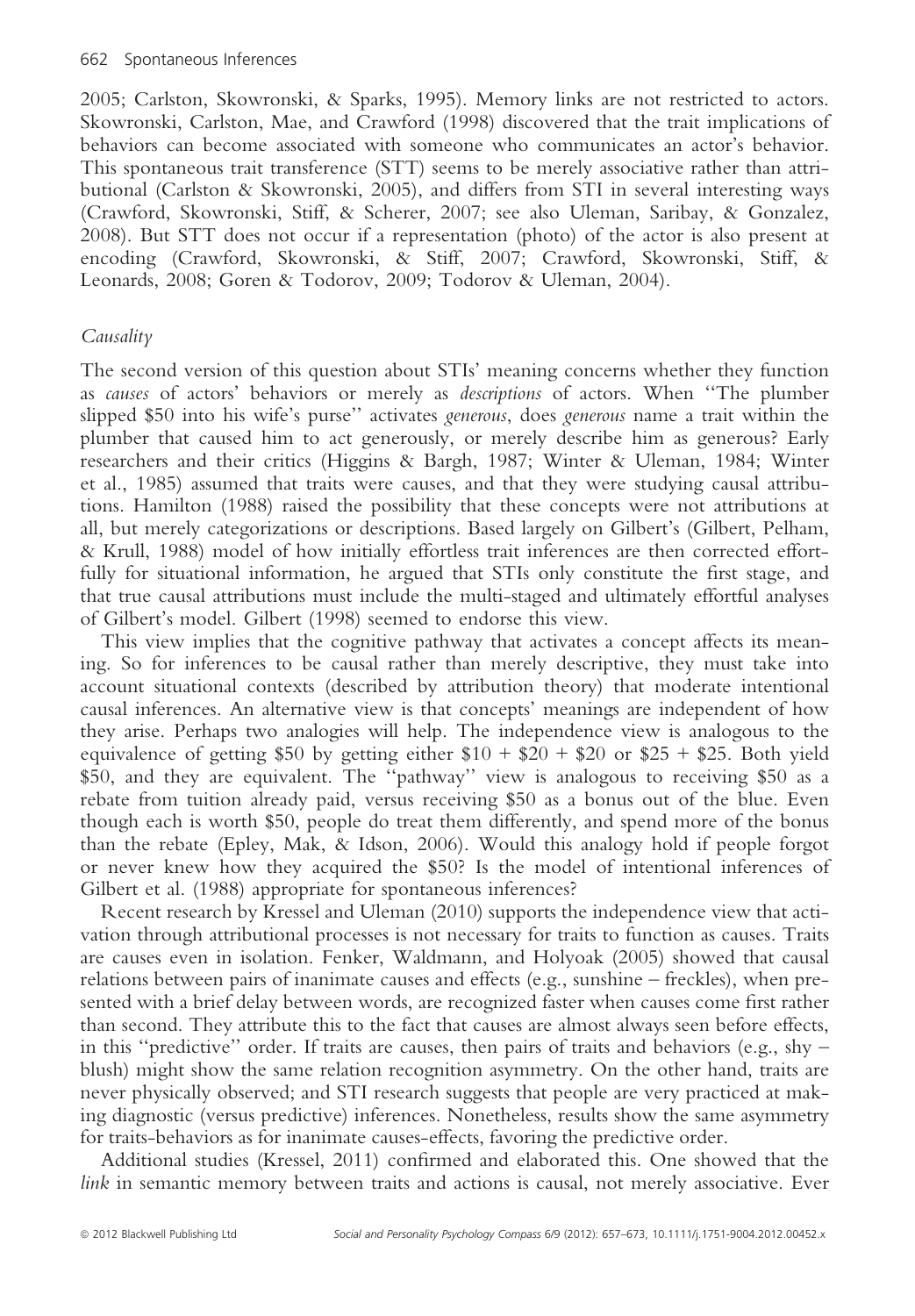since Quillian (1967) and Collins and Loftus (1975), cognitive psychologists have recognized different kinds of links between concepts in semantic memory. Concepts may be linked hierarchically (''is a''), or causally (''causes''), or be synonyms or antonyms, or part-wholes (''is part of a''), etc. Using lexical decision times for the second word of a pair, Kressel showed faster responses when trait-behavior pairs were embedded in a list of cause-effect pairs than in a list of associated pairs. The causal relation itself was primed by the list, speeding reaction times with no mention of causality or causal relations. In addition, participants who made more STIs also showed larger relation recognition asymmetries, i.e., had stronger implicit causal theories of traits' relations to behaviors.

If traits are inherently causal, then STIs are causal whatever cognitive processes produce them. Of course these multiple processes may make a difference if people are aware of them. And once activated, traits can be used in multiple ways (Loersch & Payne, 2011; Uleman, 2005). But all these effects are likely separable and have distinct moderators.

Recently McCarthy and Skowronski (2011b) showed that STIs are used to make predictions about actors' other behaviors, even when participants cannot remember the behaviors from which the STIs were formed. This is more evidence that STIs can function as causes. Viewing traits as inherently causal suggests that STTs may be used to predict future behaviors. It also suggests that traits are theory-based concepts (Murphy  $\&$ Medin, 1985), i.e., concepts whose definitions are based on causal theories and causal relations among particular features. This suggests new paradigms and lines of research. Controversies and questions, indeed.

## Do STIs Occur in Stages?

Gilbert's (Gilbert et al., 1988) model of intentional trait inferences is probably the best known example of a stage model of social information processing. In it, behaviors are first automatically *categorized* in trait terms; then the actor is automatically *characterized* in those same terms, producing a correspondent inference; and then a situational *correction* is (or is not) effortfully applied to this characterization, as when trait attributions are discounted because of situational causes. Trope's (1986) is another important stage model. Of course, stage or serial models are not the only possibility. Parallel processes and mutual constraint satisfaction models have many advantages (e.g., Read & Miller, 1998). But stage models provide useful ways to organize dissociable processes.

## The Fundamental Attribution Error

The pervasiveness of the Fundamental Attribution Error (FAE) (Ross, 1977) is easily explained in terms of Gilbert's model. The error (giving dispositional factors too much weight and ignoring situational factors when explaining behavior) occurs when motivation, available capacity, etc. are insufficient to complete the third effortful correction stage. Yet Krull (1993) has shown that when one wonders what the situation rather than the person is like, taking dispositional information into account is effortful (Krull & Erickson, 1995). Do dispositional inferences' privileged position in Gilbert's model (and the FAE) depend entirely on one's attributional question?

Recent evidence supports the uniqueness of dispositional relative to situational inferences, even when the behavioral and situational information and questions are unbiased. Brosch, Schiller, Mojdehbakhsh, Uleman, and Phelps (forthcoming) developed 32 events equally likely to be explained in terms of dispositions or situations. For example, ''Tom left the restaurant in a hurry without tipping the waitress'' (behavior) and ''Tom's baby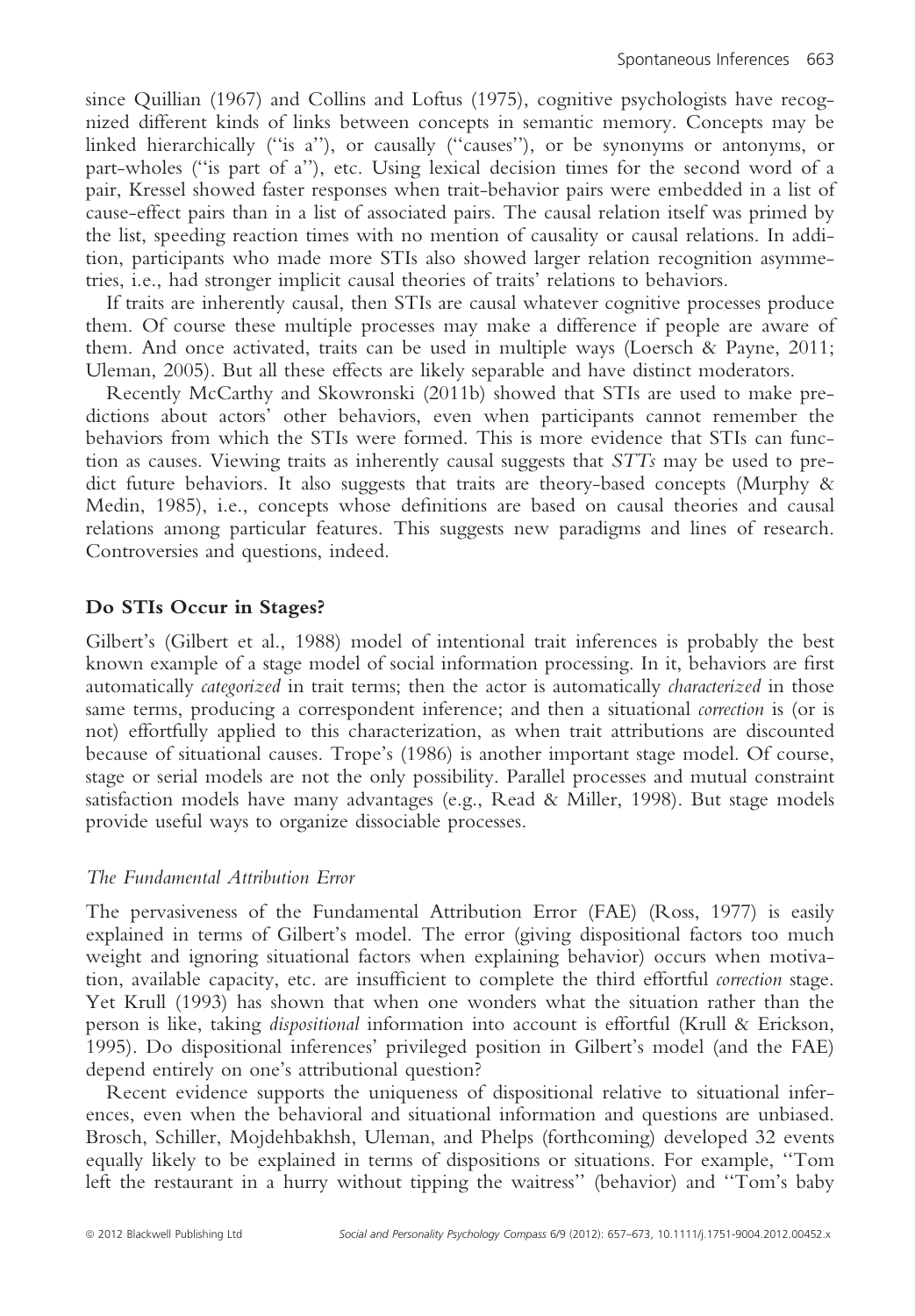was screaming" (situation). Each behavior alone implied a trait (e.g., *cheap*) and each situation provided an alternative explanation (baby emergency). Participants at NYU rated the cause of each event on a bipolar scale, from situational to dispositional, while fMRI brain scans were obtained. BOLD (blood oxygen level dependent) signals showed heightened activity in the dorsomedial prefrontal cortex (DMPFC) whenever behavioral information was encoded, regardless of the final attributions. This response in the ''mentalizing'' region is consistent with automatic dispositional attributions. However, BOLD responses in the dorsolateral prefrontal cortex (DLPFC) occurred only when final attributions were situational. This area ''has been linked to top-down cognitive control, detection of appropriate behavior among competing responses and inhibition of inappropriate automatic reactions …, and is thus a potential neural substrate of the situational correction process.'' A second behavioral study found that participants showing more Stroop interference (failure to control or inhibit the dominant response) also made more dispositional attributions (i.e., failed to take the situational information into account,  $r = +0.45$ ). These studies are unique in using multiple unbiased stimuli, affording dispositional or situational attributions equally, to suggest that incorporating situational information into intentional causal attributions requires cognitive control, but incorporating dispositional information does not. This work should be replicated in East Asian cultures, given cultural differences in attributions (e.g., Kitayama & Cohen, 2007; Mason & Morris, 2010; Na & Kitayama, 2011).

## Multiple simultaneous spontaneous inferences

Are STIs just the automatic *characterization* stage of intentional attributions for behavior, as Gilbert suggested (1998, p. 113)? We think the picture is now more complex in at least three ways. First, there is evidence that spontaneous and intentional trait inferences engage different neural substrate (see next section). Second, Ham and Vonk (2003; also Todd, Molden, Ham, & Vonk, 2011) showed that people make both trait and situational inferences, simultaneously and spontaneously. Thus learning that ''Anika got 98% on the exam'' actives both smart and easy. This is consistent with Uleman and Moskowitz's (1994) cuedrecall evidence that spontaneous inferences of both traits and behavioral gists occurred simultaneously, and that far from being mutually exclusive, they were positively correlated within participants. It is also analogous to evidence in text comprehension that, upon encountering homonyms (e.g., bank), associates of both meanings are immediately activated (e.g., money and river). Then within 1000 ms, the inapplicable meaning is actually suppressed while the meaning relevant to the current context (e.g., going fishing) remains active (Swinney, 1979). These findings suggest initial parallel inference processes, the results of which are subsequently edited by more top-down processes serving larger goals.

Third, evidence is accumulating that the relative activation of trait concepts and their subsequent binding to actors are separable processes that respond to different conditions and have distinct effects. That is, they are stages. These processes were described above (What Are STIs About?), particularly in discussing STI's binding and STT's associations to actors (Carlston & Skowronski, 2005), each of which is logically preceded by trait activation. But this work only weakly suggests sequential stages. Stronger evidence for a more complex stage model comes from Rim, Min, Uleman, Chartrand, and Carlston (forthcoming).

# Multiple stages of STI and the FAB model

When someone anticipates affiliating with others, explicit impressions of them become more positive (e.g., Berscheid, Graziano, Monson, & Dermer, 1976). Rim et al.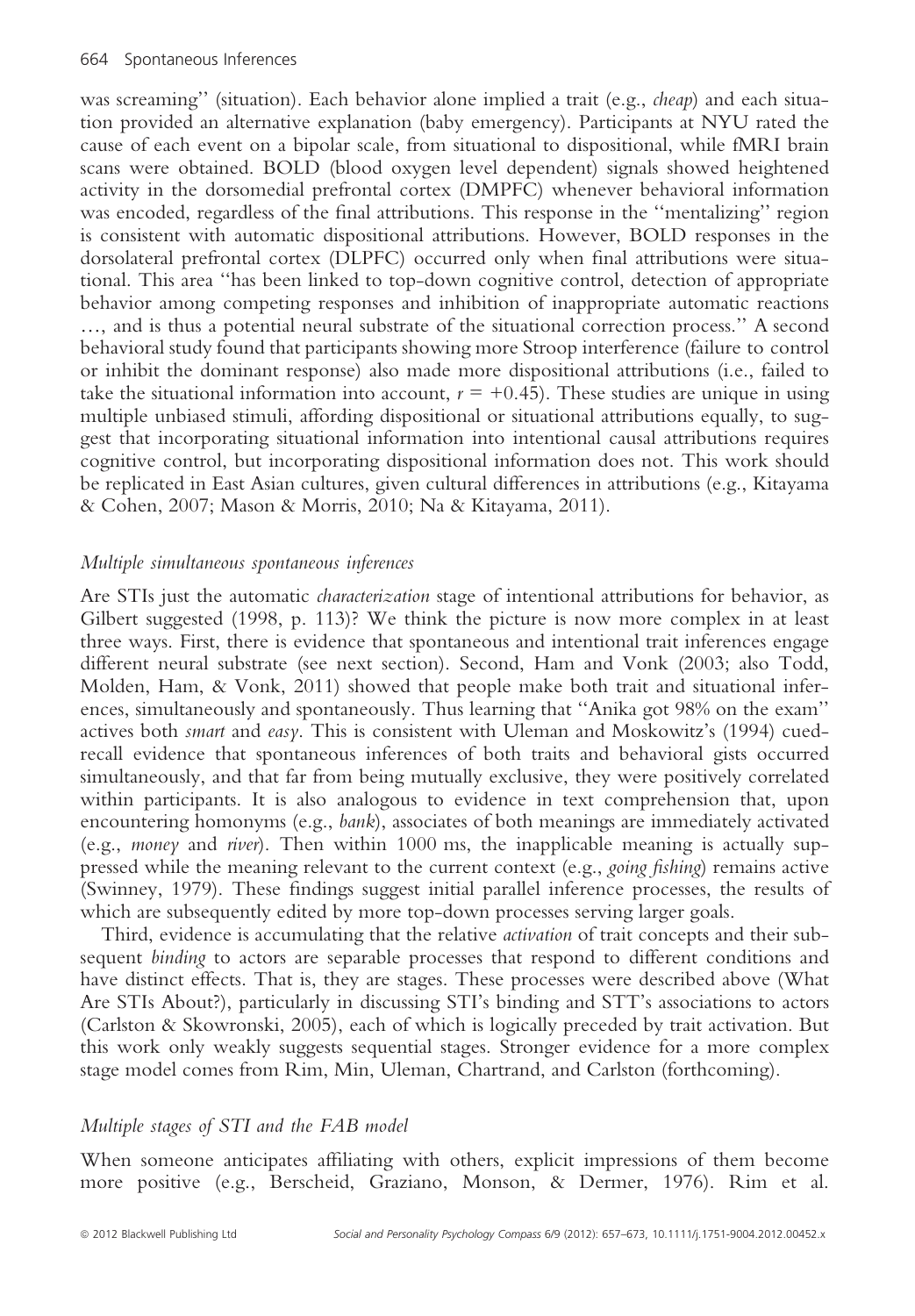(forthcoming) were interested in whether a non-conscious affiliation goal could produce similar effects on spontaneous impressions of others, and if so, how. In all three studies, a word-search puzzle primed some participants with an affiliation goal. Results suggested a 3-stage STI model with some parallel processes. First, priming the non-conscious goal focused subsequent processing on functional affiliation-relevant concepts: traits. This focus produced goal shielding (Dijksterhuis & Aarts, 2010) so that, in the second activation stage when trait concepts are inferred from behaviors, the non-conscious goal *de-activated* traitirrelevant concepts. These results occurred even though the behaviors, traits, and other words were unrelated to affiliation, and the actors were not potential affiliation partners. So the effect of the non-conscious goal was quite general, top-down, and affected the use of the trait-implying behaviors, traits, and non-trait concepts alike. In the third binding stage, positive trait concepts were bound to actors more than negative traits. The positivity bias occurred in the final binding stage. The top-down effects of the non-conscious affiliation goal became progressively more restrictive over stages in shaping the final STIs.

In these studies, lexical decision RTs measured concept activation and deactivation. Funnel debriefings established that participants were unaware of STI processes and the goal prime's effects. And three important control studies and conditions were included. The first showed that non-conscious priming of an affiliation goal, by itself, did not affect the accessibility of trait and non-trait concepts. Its effect on lexical decisions depends on inferring traits from behaviors, and does not occur without the behaviors. The second study showed that priming positivity (rather than affiliation) had no effect on binding. So this is about goals' effects on the stages in forming STI, not a more general positivity priming phenomena. The third study looked at effects of satisfying the primed affiliation goal. Participants were primed with non-conscious affiliation or not and then they had either an affiliation-satisfying or –unsatisfying interaction with others. If affiliation were operating as a non-conscious goal, rather than merely an activated semantic concept, satisfying it should discontinue its effects. And it did.

Goals (conscious or otherwise) are not the only things that can affect subsequent STI processes. Working in the framework of construal level theory (CLT; Trope & Liberman, 2010), Rim, Uleman, and Trope (2009) found that perceivers' distance from others, and general level of abstraction affected STIs. CLT holds that more distant objects and events will be construed more abstractly, in terms of features that are relatively stable across contexts. Traits are such abstractions from behaviors. Rim et al. (2009) presented STI stimuli (the usual photo-behavior pairs) as either distant or close, spatially (''They are at NYU's campus in Florence, Italy''⁄ ''Manhattan'') or temporally (''They were students at NYU in 1997"/ "2007"). STIs were more likely when the stimuli were distant, as predicted. In a third study, participants first performed a task that gave them either an abstract or a concrete mind-set. Then they formed STIs. As predicted, the more abstract mind-set produced more STIs.

All these studies show that some kind of initial mind-set, like the non-conscious affiliation goal, interacts with STI processes to affect outcomes. Each mind-set serves to focus processing into a more limited domain, either by tilting processing toward the abstract or the concrete, or by goal shielding through de-activating goal irrelevant concepts. The result is a 3-stage model of STI: Focus, Activate, and Bind (FAB). Rim et al. (2009, forthcoming) argue that the initial focus also makes STIs functional, e.g., with respect to goals or to other contextual constraints such as distance. Thus one might think of the initial Focus as also setting STIs' Function. Note that these stages need not operate in a simple sequential fashion, as when the affiliation goal Focus affects both the Activation stage (by de-activating affiliation irrelevant concepts) and the Binding stage (by selectively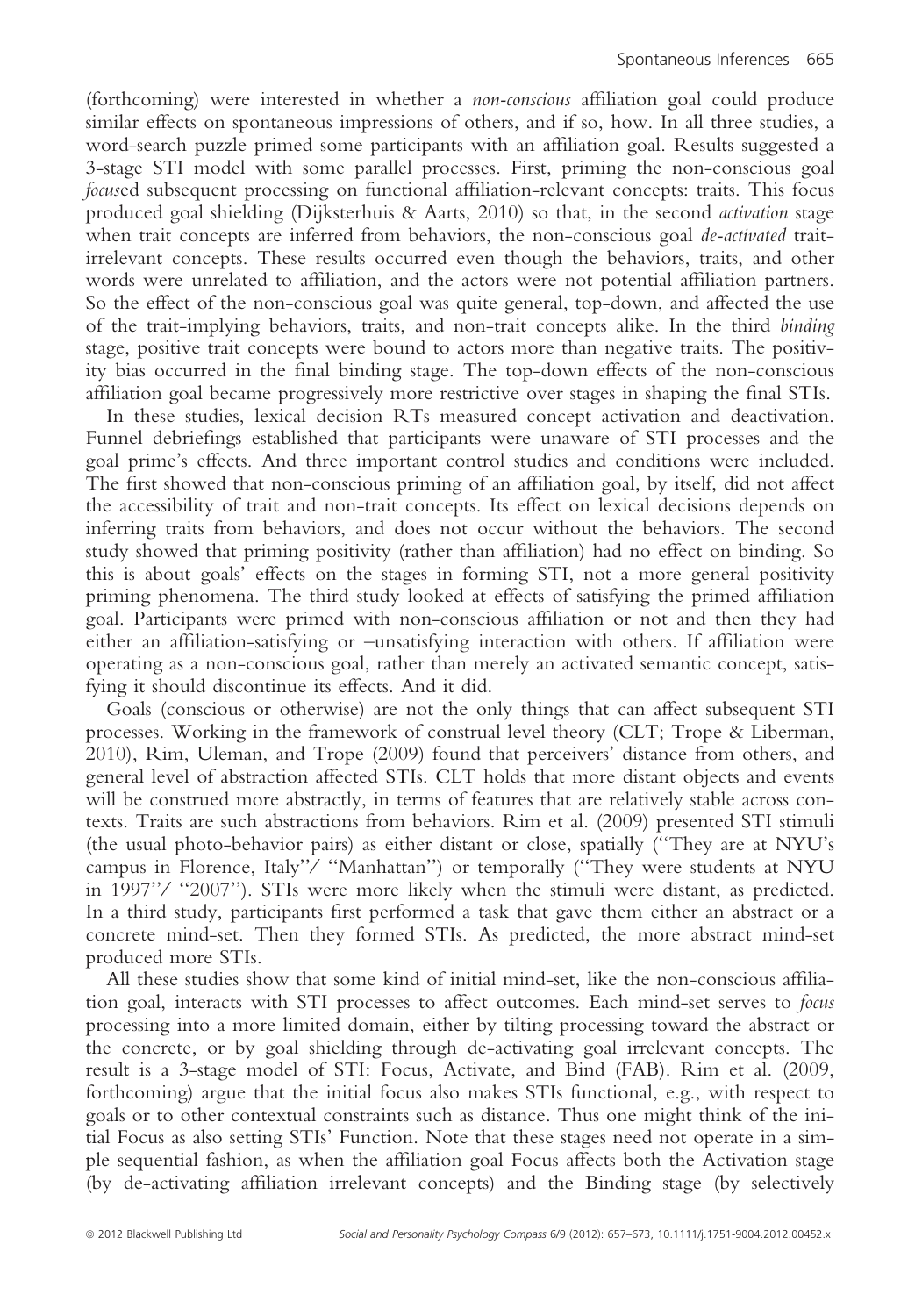binding positive traits more than negative traits to the actor, to produce the positivity bias). Focus has a pervasive top-down role. And all these processes operate unconsciously, even though the stimuli themselves are readily apparent.

## How do Spontaneous (Unconscious) and Intentional (Conscious) Social Inferences Differ?

The parenthetic question is less precise because even intentional inferences engage unconscious processes. But framed in this more general way, it is part of the large and important question, ''what is consciousness for?'' Framed more narrowly, it points to a literature that offers clues to the large question.

In early STI research, there were no differences between spontaneous and intentional inferences because the procedures ruled them out. Trait-implying behaviors were (and still are) developed by asking for intentional inferences about them: ''What kind of person is this?'' But newer methods have begun to uncover differences.

Research by Van Overwalle and his colleagues suggests differences in the neurological substrate. Ma, Vandekerckhove, Van Overwalle, Seurink, and Fias (2011) used whole brain fMRI to find areas activated by trait-diagnostic versus non-diagnostic information, under both spontaneous and intentional trait inference instructions. They found that ''spontaneous inferences significantly recruited only core mentalizing areas, including the temporo-parietal junction [TPJ] and medial prefrontal cortex [mPFC], whereas intentional inferences additionally recruited other brain areas, including the (pre)cuneus [PC], superior temporal sulcus [STS], temporal poles [TP], and parts of the premotor and parietal cortex. These results suggest that intentional instructions invite observers to think more about the material they read, and consider it in many ways besides its social impact'' (p. 123). This additional thought might include self-reflection on similar experiences (in PC), thoughts about the bodily motions (in STS), and linking social cues and emotions (in TP). In short, intentional trait inferences involve more areas of the brain than STIs, and more elaboration. Ma et al. (2011) cite other research, using fMRI and ERP, that is consistent with this general picture (e.g., Mitchell, Cloutier, Banaji, & Macrae, 2006; Van Duynslaeger, Van Overwalle, & Verstraeten, 2007).

Typically, intentional trait inferences are made with the goal of forming impressions of the actors. Spontaneous inferences occur under the guise of memorizing or becoming familiar with the information presented. Mitchell, Macrae, and Banaji (2004) showed that trying to remember stimuli's order and forming impressions engage different neural substrate. In what way do these goals engage different cognitive processes, and does consciousness play a distinctive role?

#### Inference monitoring

There is a paradox in the impression formation literature. In a classic study, Hamilton, Katz, and Leirer (1980) described one person with a list of trait-diagnostic behaviors, with several behaviors implying each of the traits. They showed that memory for the behaviors was better under impression formation than under memory instructions, and impression formation produced more clustering in free recall. The implication was that only the impression formation goal produced trait inferences, which served to organize and improve memory. But Winter and Uleman (1984) showed that people infer traits spontaneously under memory instructions. So why didn't people use these STIs to aid memory in both conditions, and why didn't memory instructions produce clustering in free recall?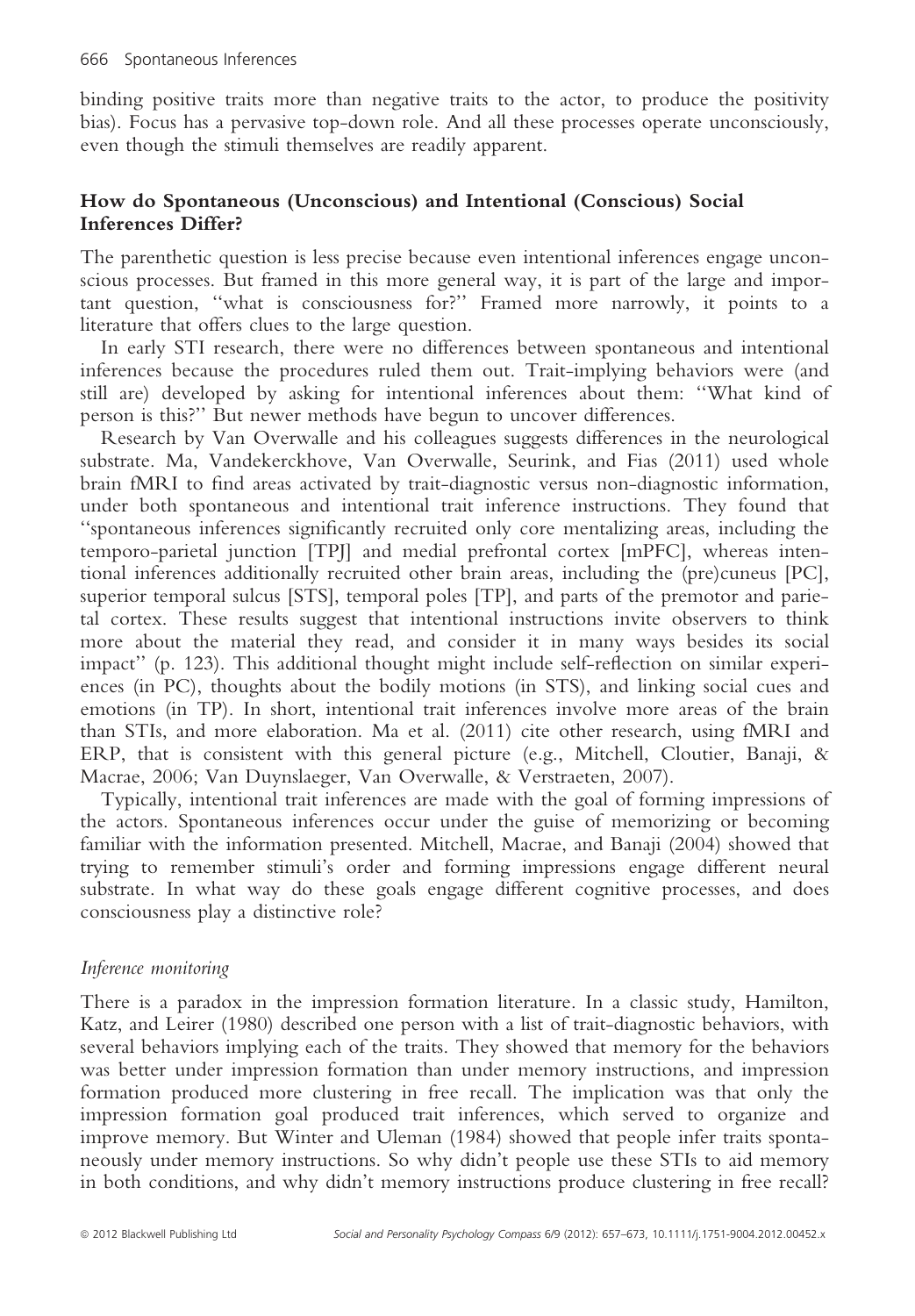Therein lies the paradox. Ferreira et al. (2012) proposed a solution. They hypothesized that impression formation (but not memory) goals establish an ''inference monitoring process.'' This produces ''awareness and monitoring of otherwise unconscious inferences relevant to these goals … '' which enable them to be ''used toward attaining conscious goals. In contrast, spontaneous inferences are not driven by conscious impression-formation goals, even though they may affect later goal-driven behavior'' (p. 2). In the first of three studies, they replicated both the Hamilton et al. (1980) free recall and clustering effects, and the Winter and Uleman (1984) cued-recall effect, showing the paradox is not an artifact. Study 2 looked at false recognition of behavioral sentences under the two instructions, and predicted that impression formation (and inference monitoring) would produce fewer errors through better source monitoring (Johnson, Hastroudi, & Lindsay, 1993). It did. In addition, a PDP analysis (Jacoby, 1991) of memory results revealed more controlled processing under impression formation than memory instructions, as should occur with inference monitoring, but no difference in automatic processes. Study 3 showed that a mild cognitive load during encoding reduced controlled processing under impression formation (but not memory) instructions, while leaving automatic processes unaffected. That is, cognitive load interfered with the hypothesized inference monitoring process, but not with automatic processes.

Inference monitoring should be engaged whenever people have a goal that requires the monitoring and use of inferences. Impression formation is one such goal because it requires making inferences from behaviors and then organizing and combining those inferences to produce an impression. Perhaps conflicting information also engages inference monitoring, to permit conflict resolution. Most judgment and decision making entails inference monitoring.

Conscious judgment goals invoke inference monitoring, which produces conscious inferences and impressions. But is consciousness necessary? The Hamilton et al. (1980) effects on memory and clustering have also been found with unconscious goals (Chartrand & Bargh, 1996; McCulloch, Ferguson, Kawada, & Bargh, 2008). This suggests not only that inference monitoring can be unconscious, but also that the goals that invoke it can be too, along with its results and downstream effects. So far, this line of work has produced no evidence for a unique role for consciousness.

#### Implicit and explicit judgments

Spontaneous trait inferences are implicit judgments. Like implicit attitudes (e.g., Fazio & Olson, 2003), they can affect conscious explicit judgments and other behavior without being conscious themselves. Is there any STI evidence that implicit and explicit judgments differ? Stereotyping is one domain where this might occur, fraught as it is with conflicting goals (Dasgupta, 2004). It is clear that STIs formed about one group member can generalize to other members, if the group has high ''entitativity'' (coherence; Crawford, Sherman, & Hamilton, 2002).

Wigboldus, Dijksterhuis, and van Knippenberg (2003) showed that when a stereotyped person performs behaviors inconsistent with the stereotype, there is less activation of the trait implied by the behavior. Thus a football player winning a science contest is less likely to activate brilliant than an honors student winning a science contest. Gonzalez, Todorov, Uleman, and Thaden (forthcoming) used the false recognition paradigm to show that gender stereotype-inconsistent traits are less likely to be bound to the actors whom they reference. Participants in these studies were less likely to infer *aggressive* when reading that a woman (versus a man) performed an aggressive behavior. Similarly,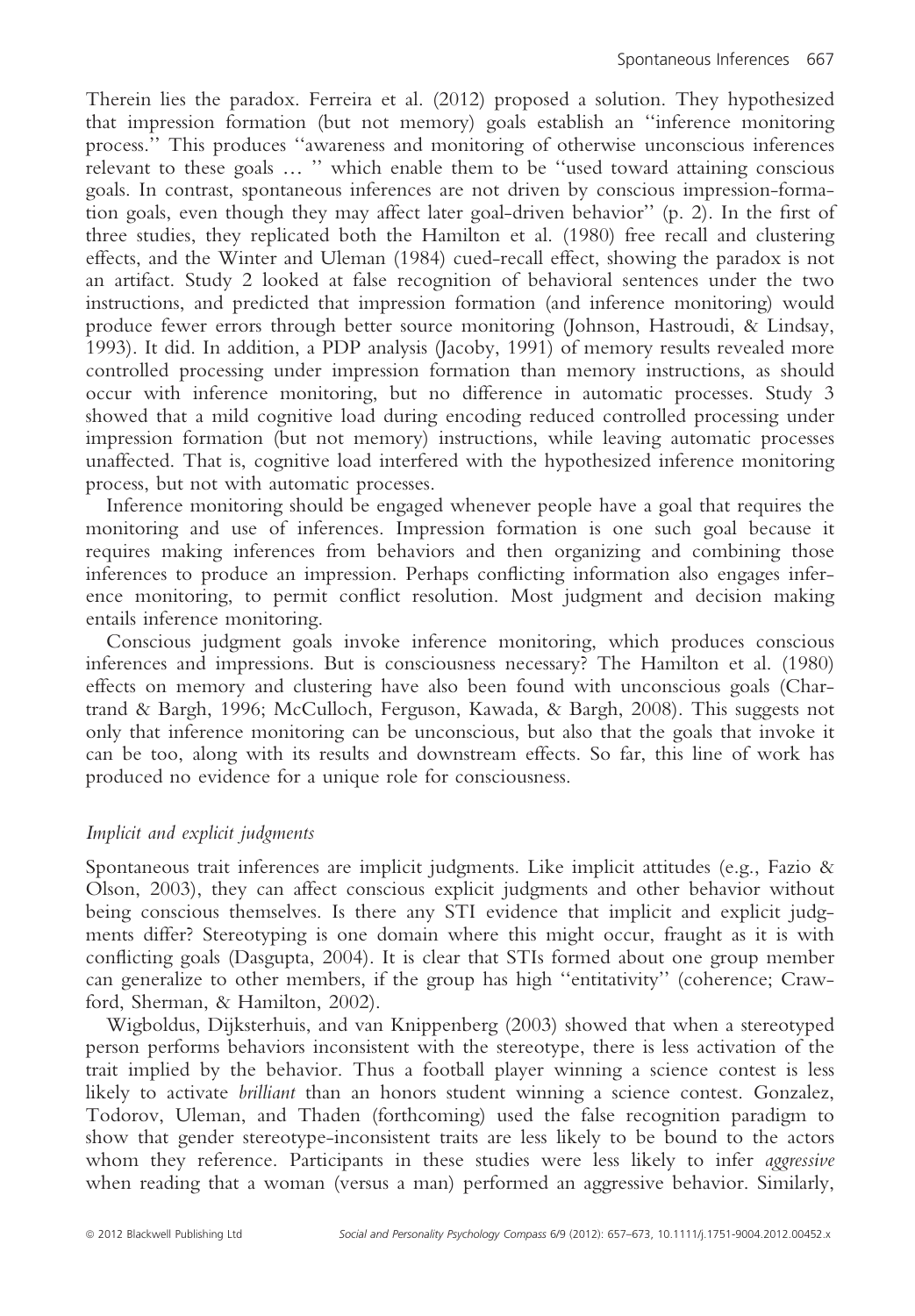participants were less likely to infer caring when reading that a man (versus a woman) performed a caring behavior. In all cases, behaviors were held constant across gender.

A surprising finding occurred when participants made explicit judgments about the same stimuli (photo-behavior pairs). In this case, and consistent with Biernat and Manis (1994), women behaving aggressively were judged as more aggressive than men, and men behaving caringly were judged more *caring* than women. Counter-stereotypic behaviors led to more extreme explicit judgments while being less likely to result in spontaneous binding of the same traits to the relevant actors. Biernat and Manis (1994) understand their findings as the result of shifting standards. What participants are saying is that while he is aggressive, she is very aggressive for a woman. So the stereotype of the actor's social category invokes not only that stereotype's content, but also a different standard for calibrating the judgment scale. The findings of Gonzalez et al. (forthcoming) suggest that this only occurs for explicit judgments. Thus conscious judgments include a wider range of information. Perhaps consciousness enables the use of more extensive and remotely related knowledge.

A second dissociation is reported by Saribay, Rim, Uleman, and Kühnen (forthcoming). Noting that existing studies of cross-cultural differences in STI rely on chronic cultural and individual differences, they manipulated (primed) self-construals, using Gardner, Gabriel, and Lee's (1999) pronoun-circling priming task. Even though both spontaneous trait (STI) and situation (SSI) concepts were activated simultaneously, priming had no effect. And even though trait binding was shown in a second study, priming again had no effect. But using the same material as study 1, priming had the predicted effects on explicit trait and situation judgments. Independent self-construal priming led to stronger trait (versus situational) inferences, whereas interdependent self-construal priming did not. Thus priming ''I'' versus ''we'' self-consturals affected explicit judgments but not implicit processes, at either the activation or binding stages of STI.

Dissociations between implicit and explicit measures can arise for many reasons (e.g., Gawronski & Payne, 2010). These open interesting avenues for future research.

# Conclusion

Spontaneous social inferences occur at encoding, and depend on both automatic and controlled processes, however one defines and measures these. STIs are about actors, and they entail causal concepts. People seem to make multiple simultaneous inferences as well as exhibit processing stages in making unconscious inferences about others (e.g., the Focus, Activate, Bind model). Intentional inferences add layers of complexity as suggested by recent fMRI data and the inference monitoring hypothesis. Discrepancies between implicit and explicit judgments seem particularly useful for distinguishing among these processes. The shapes in the shadows and their relations to each other are slowly emerging.

# Short Biographies

Jim Uleman's research has focused on the social cognition of impression formation, for the past 30 years. He has published research articles in most of the leading journals in the field, as well as recent chapters summarizing broad developments in impression formation in the Annual Review of Psychology (2008) and The Oxford Handbook of Personality and Social Psychology (2012). He has (or had) editorial roles at the Journal of Personality and Social Psychology, Journal of Experimental Social Psychology, Social Cognition, and the Personality and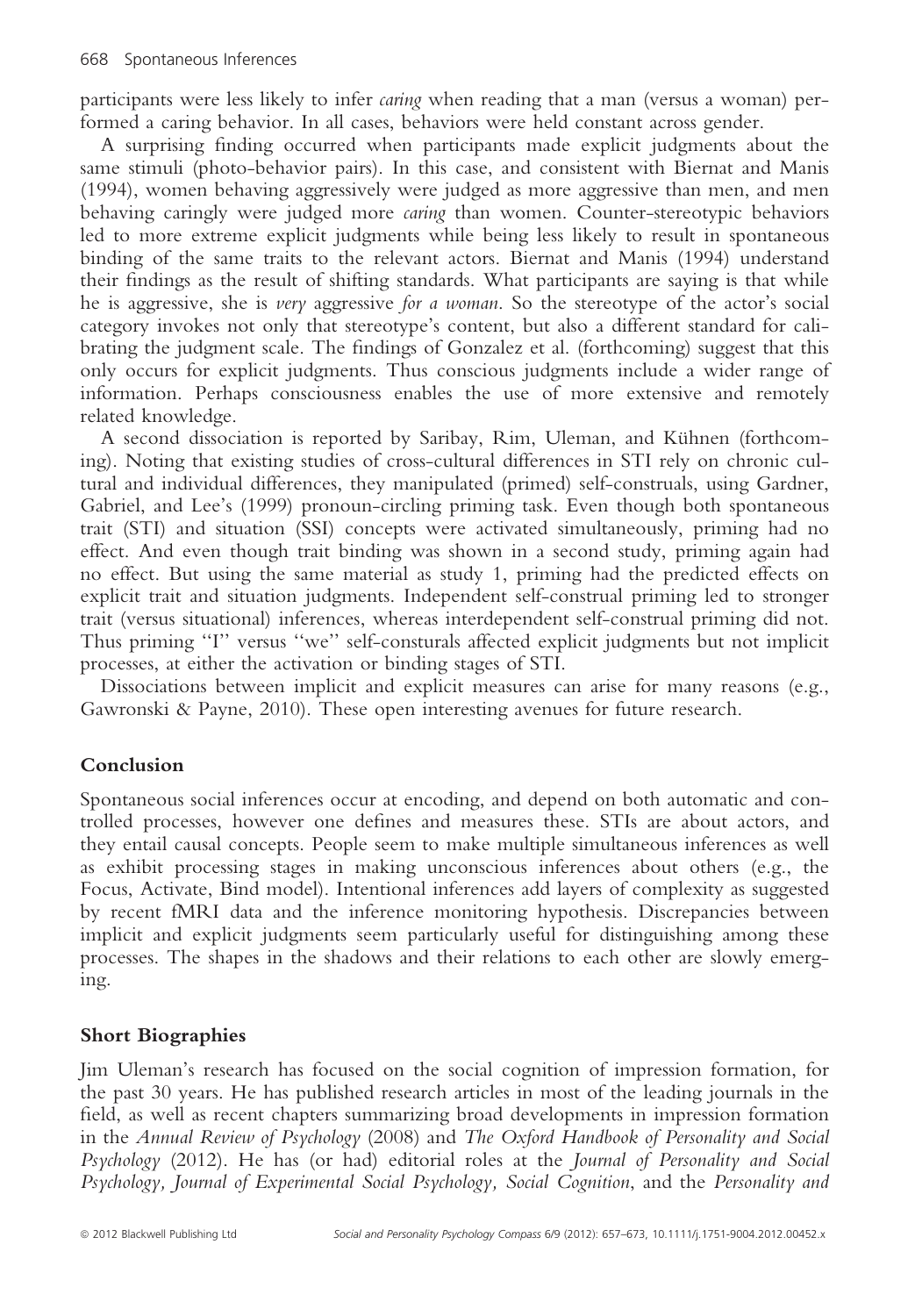Social Psychology Bulletin. His research has been funded by the National Institute of Mental Health and the National Science Foundation. He was educated at Caltech, Michigan, and Harvard. He is a professor at NYU, and directed the social psychology doctoral program there for over 20 years. You can find his vita at *uleman.socialpsychology.org/cv/VITA.BRF.* doc and his webpage at http://www.psych.nyu.edu/uleman.

SoYon Rim is a postdoctoral fellow at the Harvard Decision Science Laboratory at Harvard Kennedy School of Government. SoYon received her B.A. in Psychology and her Ph.D. in Social/Personality Psychology from New York University. Her research centers on understanding the influence of abstraction and self-distancing on causal thinking and the downstream effects of this relationship on self-regulation, counterfactual thinking, and moral decision-making. She also studies causal thinking with respect to implicit person perception - how do perceiver goals and other factors inherent in the social context functionally shape implicit impressions of others and their behaviors? She has published in psychology journals, including the *Journal of Experimental Social Psychology*, and has contributed theoretical chapters in scientific books, including the forthcoming Oxford Handbook of Social Cognition and Sage Handbook of Social Cognition. More information can be found at http://scholar.harvard.edu/soyonrim.

S. Adil Saribay holds a B.S. (2000) in Psychology from Middle East Technical University, Ankara, Turkey; an M.A. (2002) in Psychological Sciences from Boğaziçi University, Istanbul, Turkey; and a Ph.D. (2008) in Social ⁄Personality Psychology from New York University. He was a postdoctoral fellow (2008–2010) at the Bremen International Graduate School of Social Sciences, Bremen, Germany. His research interests are in spontaneous and deliberative inferences about people and the conditions surrounding their behaviors; the social-cognitive model of transference and the relational self; and the intersection of interpersonal and intergroup processes.

Laura Kressel conducts research in the areas of social cognition, and judgment and decision making. Her social cognitive research focuses on the basic representations that support implicit impression formation. She also examines the many ways in which our lay theories (about causality, gender roles, etc.) influence the social inference process. Laura received her PhD from New York University in 2011 and is currently a postdoctoral research associate at the University of Southern California. https://files.nyu.edu/ lmk323/public/.

## Endnote

\* Correspondence address: New York University, 6 Washington Place, room 753, New York, NY 10003, USA. Email: jim.uleman@nyu.edu

## References

Asch, S. E. (1946). Forming impressions of personality. Journal of Abnormal and Social Psychology, 41, 258–290.

- Bargh, J. A. (1994). The four horsemen of automaticity: Awareness, intention, efficiency, and control in social cognition. In R. S. Wyer Jr & T. K. Srull (Eds.), Handbook of Social Cognition: Vol. 1, Basic Processes (2nd edn., pp. 1–40). Hillsdale, NJ: Erlbaum.
- Berscheid, E., Graziano, W., Monson, T., & Dermer, M. (1976). Outcome dependency: Attention, attribution, and attraction. Journal of Personality and Social Psychology, 34, 978–989.
- Biernat, M., & Manis, M. (1994). Shifting standards and stereotype-based judgments. Journal of Personality and Social Psychology,  $66, 5-20$ .

Brenner, W. H. (1999). Wittgenstein's Philosophical Investigations. Albany, NY: State University of New York Press.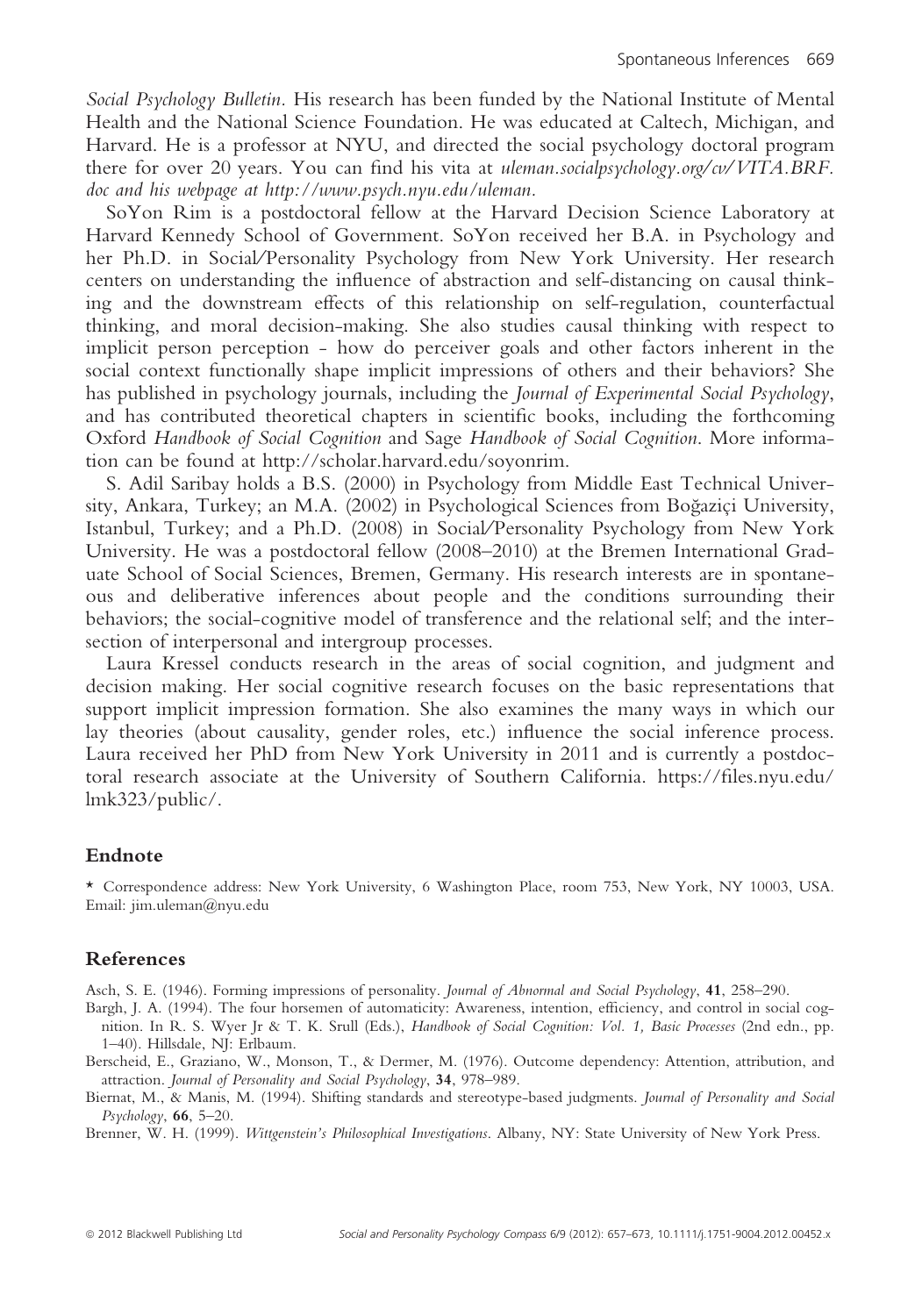- Brosch, T., Schiller, D., Mojdehbakhsh, R., Uleman, J. S., & Phelps, E. A. (forthcoming). Neural systems underlying the Fundamental Attribution Error and its consequences for person perception. Social Cognitive and Affective Neuroscience.
- Carlston, D. E., & Skowronski, J. J. (1994). Savings in the relearning of trait information as evidence for spontaneous inference generation. Journal of Personality and Social Psychology, 66, 840–856.
- Carlston, D. E., Skowronski, J. J., & Sparks, C. (1995). Savings in relearning: II. On the formation of behaviorbased trait associations and inferences. Journal of Personality and Social Psychology, 69, 420–436.
- Carlston, D. E., & Skowronski, J. J. (2005). Linking versus thinking: Evidence for the different associative and attributional bases of spontaneous trait transference and spontaneous trait inference. Journal of Personality and Social Psychology, 89, 884–898.
- Chartrand, T. L., & Bargh, J. A. (1996). Automatic activation of impression formation and memorization goals: Nonconscious goal priming reproduces effects of explicit task instructions. Journal of Personality and Social Psychology, 71, 464–478.
- Collins, A. M., & Loftus, E. F. (1975). A spreading-activation theory of semantic processing. Psychological Review, 82, 407–428.
- Crawford, M. T., Sherman, S. J., & Hamilton, D. L. (2002). Perceived entitativity, stereotype formation, and the interchangeability of group members. Journal of Personality and Social Psychology, 83, 1076–1094.
- Crawford, M. T., Skowronski, J. J., & Stiff, C. (2007). Limiting the spread of spontaneous trait transference. Journal of Experimental Social Psycholology, 43, 466–472.
- Crawford, M. T., Skowronski, J. J., Stiff, C., & Leonards, U. (2008). Seeing, but not thinking: Limiting the spread of spontaneous trait transference II. Journal of Experimental Social Psychology, 44, 840–847.
- Crawford, M. T., Skowronski, J. J., Stiff, C., & Scherer, C. R. (2007). Interfering with inferential, but not associative, processes underlying spontaneous trait inference. Personality and Social Psychology Bulletin, 33, 677–690.
- Dasgupta, N. (2004). Implicit ingroup favoritism outgroup favoritism, and their behavioral manifestations. Social Justice Research, 17, 143–169.
- D'Agostino, P. R., & Beegle, W. (1996). A reevaluation of the evidence for spontaneous trait inferences. Journal of Experimental Social Psychology, 32, 153–164.
- Dijksterhuis, A., & Aarts, H. (2010). Goals, attention, and (un)consciousness. Annual Review of Psychology, 61, 467– 490.
- Epley, N., Mak, D., & Idson, L. (2006). Bonus or rebate? The impact of income framing on spending and saving. Journal of Behavioral Decision Making, 19, 213–227.
- Ericsson, K. A., & Simon, H. A. (1993). Protocol Analysis: Verbal Reports as Data (Revised Edition). Cambridge, MA: MIT Press.
- Fazio, R. H., & Olson, M. A. (2003). Implicit measures in social cognition research: Their meaning and use. Annual Review of Psychology, 54, 297–327.
- Fenker, D. B, Waldmann, R. W., & Holyoak, K. J. (2005). Accessing causal relations in semantic memory. Memory & Cognition, 33, 1036–1046.
- Ferreira, M. B., Garcia-Marques, L., Hamilton, D., Uleman, J. S., Ramos, T., & Jerónimo, R. (2012). On the relations between spontaneous trait inferences and intentional inferences: An inference monitoring hypothesis. Journal of Experimental Social Psychology, 48, 1–12.
- Gardner, W., Gabriel, S., & Lee, A. (1999). "I" value freedom but "we" value relationships: Self-construal priming mirrors cultural differences in judgment. Psychological Science, 10, 321–326.
- Gawronski, B., & Payne, B. K. (Eds.). (2010). Handbook of Implicit Social Cognition: Measurement, Theory, and Applications. New York: Guilford Press.
- Gilbert, D. T. (1998). Ordinary personology. In D. T. Gilbert, S. T. Fiske & G. Lindzey (Eds.). The Handbook of Social Psychology (4th edn., Vol. II, pp. 89–150). Boston: McGraw-Hill.
- Gilbert, D. T., Pelham, B. W., & Krull, D. S. (1988). On cognitive busyness: When person perceivers meet persons perceived. Journal of Personality and Social Psychology, 54, 733–740.
- Gonzalez, C. M., Todorov, A., Uleman, J. S., & Thaden, E. P. (forthcoming). A Dissociation Between Spontaneous and Intentional Stereotyped Trait Inferences. Unpublished manuscript, New York: New York University.
- Goren, A., & Todorov, A. (2009). Two faces are better than one: Eliminating false trait associations with faces. Social Cognition, 27, 222-248.
- Ham, J., & Vonk, R. (2003). Smart and easy: Co-occurring activation of spontaneous trait inferences and spontaneous situational inferences. Journal of Experimental Social Psychology, 39, 434–447.
- Hamilton, D. L. (1988). Causal attribution viewed from an information-processing perspective. In D. Bar-Tal & A.W. Kruglanski (Eds.). The Social Psychology of Knowledge (pp. 359–385). New York: Cambridge University Press.
- Hamilton, D. L., Katz, L. B., & Leirer, V. O. (1980). Cognitive representation of personality impressions: Organizational processes in first impression formation. Journal of Personality and Social Psychology, 39, 1050–1063.
- Hastie, R. (1984). Causes and effects of causal attribution. Journal of Personality and Social Psychology, 46, 44–56.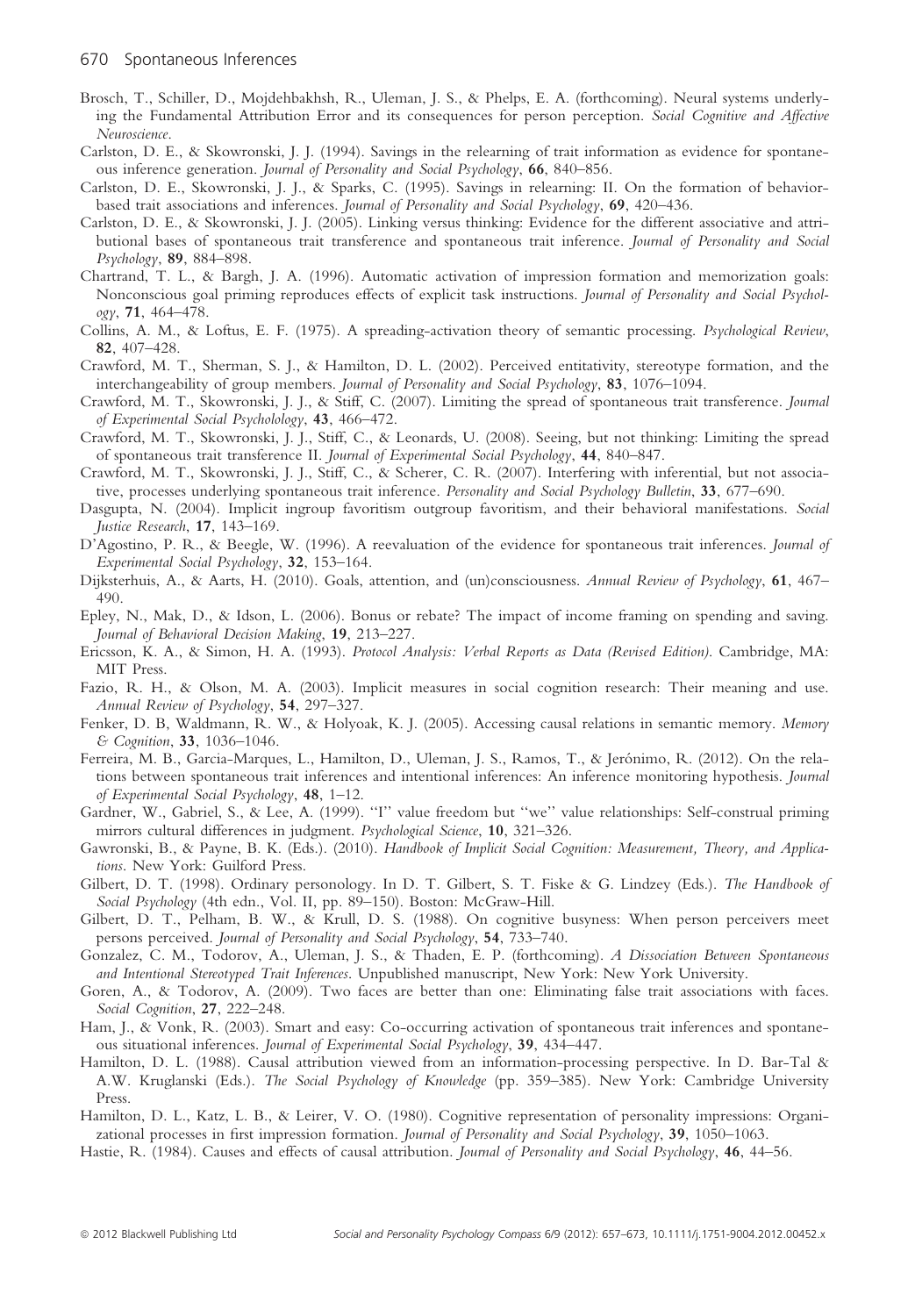- Higgins, E. T., & Bargh, J. A. (1987). Social cognition and social perception. Annual Review of Psychology, 38, 369-425.
- Jacoby, L. L. (1991). A process dissociation framework: Separating automatic from intentional uses of memory. Journal of Memory and Language, 30, 513–541.
- Johnson, M. K., Hastroudi, S., & Lindsay, D. S. (1993). Source monitoring. Psychological Review, 114, 3–28.

Kitayama, S., & Cohen, D. (Eds.). (2007). Handbook of Cultural Psychology. New York: Guilford Press.

- Kressel, L. (2011). The Functional Meaning of Traits and Spontaneous Trait Inferences. Unpublished doctoral dissertation, New York: New York University.
- Kressel, L., & Uleman, J. S. (2010). Personality traits function as causal concepts. Journal of Experimental Social Psychology, 46, 213–216.
- Krull, D. S. (1993). Does the grist change the mill? The effect of the perceiver's inferential goal on the process of social inference. Personality and Social Psychology Bulletin, 19, 340-348.
- Krull, D. S., & Erickson, D. J. (1995). On judging situations: The effortful process of taking dispositional information into account. Social Cognition, 13, 417–438.
- Lieberman, M. D. (2007). Social cognitive neuroscience: A review of core processes. Annual Review of Psychology, 58, 259–289.
- Loersch, C., & Payne, B. K. (2011). The situated inference model: An integrative account of the effects of primes on perception, behavior, and motivation. Perspectives on Psychological Science, 6, 234–252.
- Lupfer, M. B., Clark, L. F., & Hutcherson, H. W. (1990). Impact of context on spontaneous trait and situational attributions. Journal of Personality and Social Psychology, 58, 239–249.
- Ma, N., Vandekerckhove, M., Van Overwalle, F., Seurinck, R., & Fias, W. (2011). Spontaneous and intentional trait inferences recruit a common mentalizing network to a different degree: Spontaneous inferences activate only its core areas. Social Neuroscience, 6, 123–138.
- Mason, A. F., & Morris, M. W. (2010). Culture, attribution and automaticity: A social cognitive neuroscience view. Social Cognitive and Affective Neuroscience, 5, 292–306.
- McCarthy, R. J., & Skowronski, J. J. (2011a). The interplay of automatic and controlled processing in the expression of spontaneously inferred traits: A PDP analysis. Journal of Personality and Social Psychology, 100, 229–240.
- McCarthy, R. J., & Skowronski, J. J. (2011b). What will Phil do next? Spontaneously inferred traits influence predictions of behavior. Journal of Experimental Social Psychology, 47, 321–332.
- McCulloch, K. C., Ferguson, M. J., Kawada, C., & Bargh, J. A. (2008). Taking a closer look: On the operation of nonconscious impression formation. Journal of Experimental Social Psychology, 44, 614–623.
- Mitchell, J. P., Cloutier, J., Banaji, M. R., & Macrae, C. N. (2006). Medial prefrontal dissociations during processing of trait diagnostic and nondiagnostic person information. Social Cognitive and Affective Neuroscience, 1, 49–55.
- Mitchell, J. P., Macrae, C. N., & Banaji, M. R. (2004). Encoding-specific effects of social cognition on the neural correlates of subsequent memory. Journal of Cognitive Neuroscience, 24, 4912–4917.
- Murphy, G. L., & Medin, D. L. (1985). The role of theories in conceptual coherence. Psychological Review, 92, 289–316.
- Na, J., & Kitayama, S. (2011). Spontaneous trait inference is culture specific: Behavioral and neural evidence. Psychological Science, 22, 1025–1032.
- Nickerson, R. S. (1984). Retrieval inhibition from part-set cuing: A persistent enigma in memory research. Memory and Cognition, 12, 531–552.
- Nisbett, R. E., & Wilson, T. D. (1977). Telling more than we can know: Verbal reports on mental processes. Psychological Review, 84, 229–259.
- Orvis, D., Cunningham, J. D., & Kelley, H. H. (1976). A closer examination of causal inference: The role of consensus, distinctiveness, and consistency information. Journal of Personality and Social Psychology, 32, 605–616.
- Quillian, M. R. (1967). Word concepts: a theory and simulation of some basic semantic capabilities. Behavioral Science, 12, 410–430.
- Read, S. J., & Miller, L. C. (Eds.). (1998). Connectionist Models of Social Reasoning and Social Behavior. Mahwah, NJ: Erlbaum.
- Rim, S., Min, K. E., Uleman, J. S., Chartrand, T. L., & Carlston, D. E. (forthcoming). A functional approach to the stages of spontaneous impression formation: How an affiliation goal affects trait activation and binding. Journal of Personality and Social Psychology.
- Rim, S., Uleman, J. S., & Trope, Y. (2009). Spontaneous trait inference and construal level theory: Psychological distance increases nonconscious trait thinking. Journal of Experimental Social Psychology, 45, 1088–1097.
- Ross, L. (1977). The intuitive psychologist and his shortcomings: Distortions in the attribution process. In L. Berkowitz (Ed.), Advances in Experimental Social Psychology, (Vol. 10, pp. 173–220). New York: Academic Press.
- Saribay, S. A., Rim, S., Uleman, J. S., & Kühnen, U. (forthcoming). Primed self-construal, culture, and stages of impression formation. Social Psychology.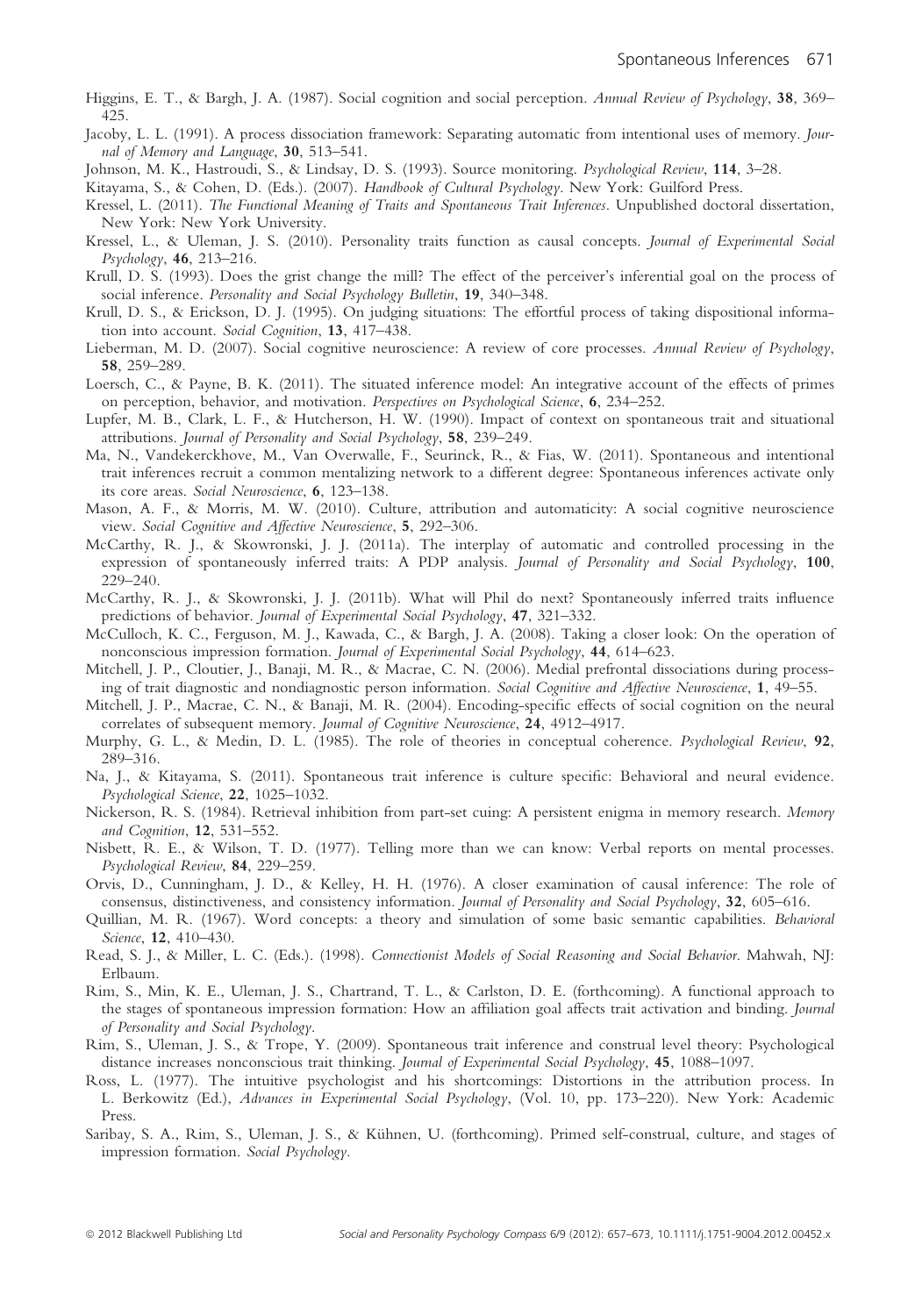- Shiffrin, R. M., & Schneider, W. (1977). Controlled and automatic human information procerssing: II. Perceptual learning, automatic attending, and a general theory. Psychological Review, 84, 127–190.
- Skowronski, J. J., Carlston, D. E., Mae, L., & Crawford, M. T. (1998). Spontaneous trait transference: Communicators take on the qualities they describe in others. Journal of Personality and Social Psychology, 74, 837–848.
- Smith, E. R., & Miller, F. D. (1978). Limits on perception of cognitive processes: A reply to Nisbett and Wilson. Psychological Review, 85, 355–362.
- Smith, E. R., & Miller, F. D. (1983). Mediation among attributional inferences and comprehension processes: Initial findings and a general method. Journal of Personality and Social Psychology, 44, 492–505.
- Swinney, D. A. (1979). Lexical access during sentence comprehension: (Re)consideration of context effects. Journal of Verbal Learning & Verbal Behavior, 18, 645–659.
- Taylor, S. E., & Fiske, S. T. (1978). Salience, attention, and attribution: Top-of-the-head phenomena. In L. Berkowitz (Ed.), Advances in Experimental Social Psychology (Vol. 11, pp. 249-288). New York: Academic Press.
- Todd, A. R., Molden, D. C., Ham, J., & Vonk, R. (2011). The automatic and co-occurring activation of multiple social inferences. Journal of Experimental and Social Psychology, 47, 37–49.
- Todorov, A., & Uleman, J. S. (2002). Spontaneous trait inferences are bound to actors: Evidence from false recognition. Journal of Personality and Social Psychology, 83, 1051–1065.
- Todorov, A., & Uleman, J. S. (2004). The person reference process in spontaneous trait inferences. Journal of Personality and Social Psychology, 87, 482–493.
- Trope, Y. (1986). Identification and inferential processes in dispositional attribution. Psychological Review, 93, 239–257.
- Trope, Y., & Liberman, N. (2010). Construal-level theory of psychological distance. Psychological Review, 117, 239–257.
- Tulving, E., & Thomson, D. M. (1973). Encoding specificity and retrieval processes in episodic memory. Psychological Review, 80, 352–373.
- Uleman, J. S. (2005). On the inherent ambiguity of traits and other mental concepts. In B. F. Malle & S. D. Hodges (Eds.). Other Minds: How Humans Bridge the Divide Between Self and Others (pp. 253–267). New York: Guilford Publications.
- Uleman, J. S., Blader, S. L., & Todorov, A. (2005). Implicit impressions. In R. R. Hassin, J. S. Uleman & J. A. Bargh (Eds.). The New Unconscious (pp. 362–392). New York: Oxford University Press.
- Uleman, J. S., & Bargh, J. A. (Eds.). (1989). Unintended Thought. New York: Guilford Press.
- Uleman, J. S., Hon, A., Roman, R., & Moskowitz, G. B. (1996). On-line evidence for spontaneous trait inferences at encoding. Personality and Social Psychology Bulletin, 22, 377–394.
- Uleman, J. S., & Moskowitz, G. B. (1994). Unintended effects of goals on unintended inferences. Journal of Personality and Social Psychology,  $66$ , 490-501.
- Uleman, J. S., Newman, L. S., & Moskowitz, G. B. (1996). People as flexible interpreters: Evidence and issues from spontaneous trait inference. In M. P. Zanna (Ed.), Advances in Experimental Social Psychology (Vol. 29, pp. 211–279). San Diego: Academic Press.
- Uleman, J. S., Newman, L. S., & Winter, L. (1992). Can personality traits be inferred automatically? Spontaneous inferences require cognitive capacity at encoding. Consciousness and Cognition, 1, 77–90.
- Uleman, J. S., Saribay, S. A., & Gonzalez, C. (2008). Spontaneous inferences, implicit impressions, and implicit theories. Annual Review of Psychology, 59, 329–360.
- Van Duynslaeger, M., Van Overwalle, F., & Verstraeten, E. (2007). Electrophysiological time course and brain areas of spontaneous and intentional trait inferences. Social Cognitive and Affective Neuroscience, 2, 174–188.
- Wells, B. M., Skowronski, J. J., Crawford, M. T., Scherer, C. R., & Carlston, D. E. (2011). Inference making and linking both require thinking: Spontaneous trait inference and spontaneous trait transference both rely on working memory capacity. Journal of Experimental Social Psychology, 47, 1116–1126.
- Weiner, B. (1985). ''Spontaneous'' causal thinking. Psychological Bulletin, 97, 74–84.
- Wigboldus, D. H. J., Dijksterhuis, A., & van Knippenberg, A. (2003). When stereotypes get in the way: Stereotypes obstruct stereotype-inconsistent trait inferences. Journal of Personality and Social Psychology, 84, 470–484.
- Winter, L., & Uleman, J. S. (1984). When are social judgments made? Evidence for the spontaneousness of trait inferences. Journal of Personality and Social Psychology, 47, 237–252. (see correction, 1986, Journal of Personality and Social Psychology, 50, 355)
- Winter, L., Uleman, J. S., & Cunniff, C. (1985). How automatic are social judgments? Journal of Personality and Social Psychology, 49, 904–917. (see correction, 1986, Journal of Personality and Social Psychology, 50, 381)
- Wong, P. T. P., & Weiner, B. (1981). When people ask ''why'' questions, and the heuristics of attributional search. Journal of Personality and Social Psychology, 40, 650–663.
- Wyer, R. S. Jr, & Srull, T. K. (1989). Memory and Cognition in its Social Context. Hillsdale, NJ: Erlbaum.
- Zárate, M. A., Uleman, J. S., & Voils, C. I. (2001). Effects of culture and processing goals on the activation and binding of trait concepts. Social Cognition, 19, 295–323.